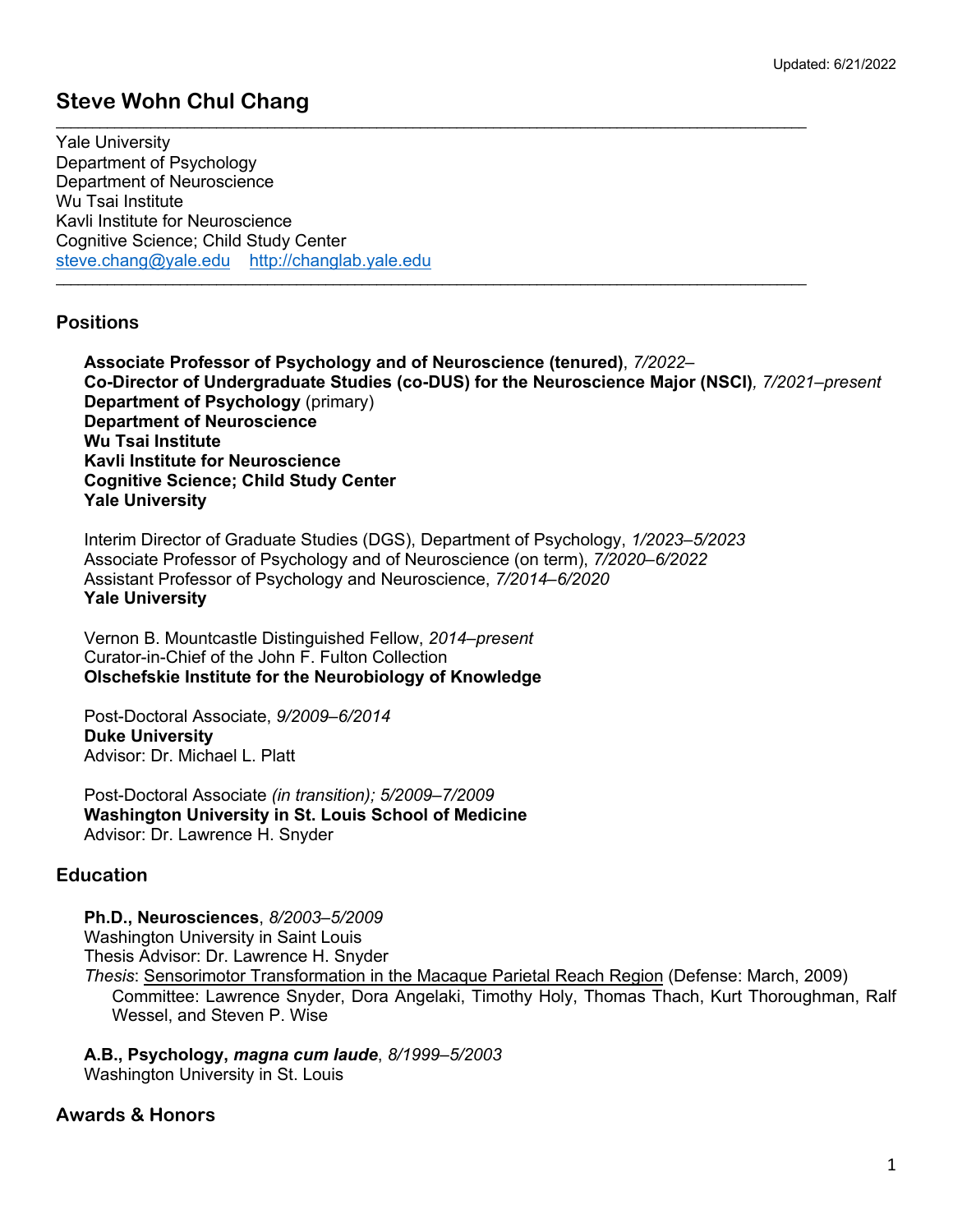- Best Poster Award (animal research category) from the lab (Society for Social Neuroscience), *2021*
- **SFARI Investigator** (Simons Foundation Autism Research Initiative), *2022*–*2024*
- Research paper from the lab (Dal Monte et al., 2020, Nat. Neurosci.) chosen for the **2021 SANS Innovation Award** from the Social and Affective Neuroscience Society (awarded to the first author, Dr. Dal Monte)
- Secretary-Treasurer, the Society for Social Neuroscience (S4SN), *2021–*
- **Elected to the Board of Governors, the Society for Social Neuroscience (S4SN)**, *2019–*
- 'Outstanding Reviewer', the Journal of Neuroscience, the Society for Neuroscience, *2018*
- **Kavli Institute for Neuroscience Member**, Yale University School of Medicine, *2017*–
- **Kavli Institute for Neuroscience Steering Committee Member**, Yale University School of Medicine, *2017*–*2021*
- NIMH Travel Award to attend the NIMH BRAINS award ceremony at the Society for Neuroscience Meeting, *2017*
- **Early Career Award**, Society for Social Neuroscience (S4SN), *2016*
- **Kavli / National Academy of Sciences, Frontiers of Science Fellow**, *2016*
- **NIMH Biobehavioral Research Award for Innovative New Scientists (BRAINS)**, *2016*–*2021*
- Junior Faculty Fellowship, Yale University, *Fall 2016 & Spring 2017*
- Theresa Seessel Endowed Fellowship, Yale University, *2015*–*2016*
- **SFARI Investigator** (Simons Foundation Autism Research Initiative), *2015*–*2016*
- Best Poster Award from the lab (Society for Social Neuroscience), *2015*
- Best Poster Award from the lab (Gordon Research Conference Amygdala), *2015*
- **Alfred P. Sloan Research Fellow in Neuroscience**, *2015*–*2017*
- Theresa Seessel Endowed Fellowship, Yale University, *2014*–*2015*
- Faculty Fellowship, Jonathan Edwards College at Yale, *2014*–*present*
- **K99/R00 Pathway to Independence Award** (NIH/NIMH), *2012*–*2017*
- **Society for Neuroscience Nanosymposium abstract selected for SfN pool of newsworthy research**, *2012*
- NIH T32 Postdoctoral Training Grant in Fundamental & Translational Neuroscience, *2011*–*2012*
- **Ruth K. Broad Biomedical Research Foundation Postdoctoral Fellowship**,*2010*–*2011*
- **Kauffman Life Science Entrepreneur Fellowship**, *2006*
- **Lucille P. Markey Pathway Fellowship** in Human Pathobiology, *2004*–*2006*
- **John A. Stern Undergraduate Research Award** (Washington University in St. Louis), *2003*
- **HHMI Undergraduate Research Fellow** (HHMI & Washington University Dept. of Biology), *2002*

### **Papers**

Putnam PT, Chang SWC (*in press*) Oxytocin does not stand alone. *Philosophical Transactions Royal Society London B Biological Sciences*, DOI 10.1098/rstb.2021.0047. (Introduction to the *Theme issue,*  S. Chang, P. Putnam (Eds.)*: Interplays between oxytocin and other neuromodulators in shaping complex social behaviours*).

Putnam PT, Chang SWC (*in press*) Interplay between the oxytocin and opioid systems in regulating social behavior. *Philosophical Transactions Royal Society London B Biological Sciences*. (*Theme issue,* S. Chang, P. Putnam (Eds.)*: Interplays between oxytocin and other neuromodulators in shaping complex social behaviours*).

Dal Monte O\*, Fan S\*, Fagan NA, Chu CJC, Zhou MB, Putnam PT, Nair AR, **Chang SWC** (2022) Widespread implementations of interactive social gaze neurons in the primate prefrontal-amygdala networks. *Neuron*, doi.org/10.1016/j.neuron.2022.04.013. (\*, co-first authors)

Meisner O, Nair A, **Chang SWC** (in press) Amygdala connectivity and implications for social cognition and disorders. Chapter in *The Temporal Lobe*, Eds. Miceli, Bartolomeo, and Navarro (Elsevier), 187.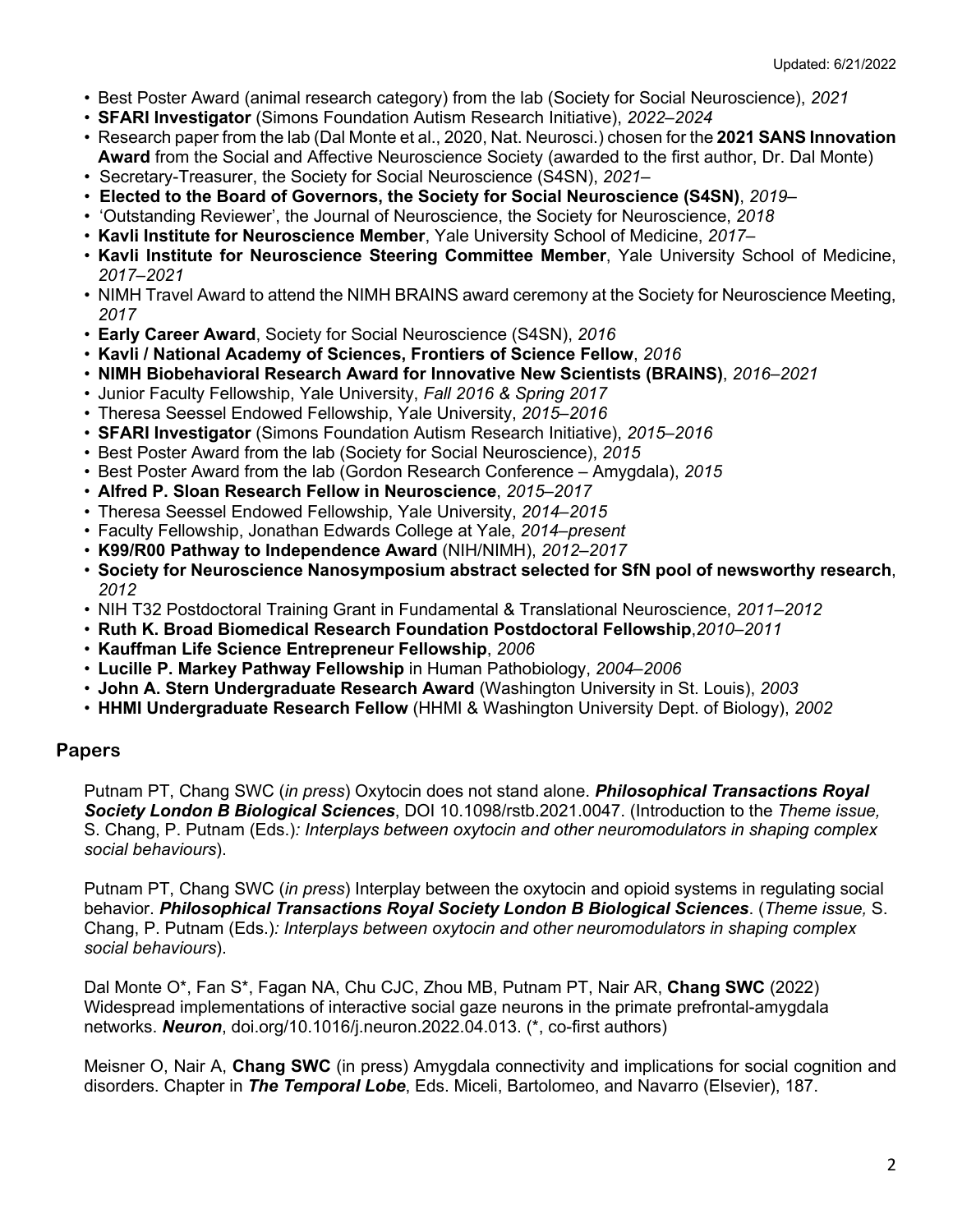Nair AR, **Chang SWC** (2022) Social neuroscience: Staying bonded over oxytocin and endocannabinoids. *Current Biology*, 32, PR228-231.

Chin R, **Chang SWC**, Holmes AJ (2022) Beyond cortex: the evolution of the human brain. *Psychological Review*, doi.org/10.1037/rev0000361.

Weinberg-Wolf H, Fagan A, Dal Monte O, **Chang SWC** (2022) Increasing central serotonin with 5-HTP disrupts the inhibition of social gaze in non-human primates. *Journal of Neuroscience*, 42, 670-681.

Zoh Y, **Chang SWC\***, Crockett MJ\* (2021) The prefrontal cortex and (uniquely) human cooperation: a comparative perspective. *Neuropsychopharmacology*, 47, 119-133. (\*, co-senior authors)

Fan S, Dal Monte O, **Chang SWC** (2021) Levels of naturalism in social neuroscience research. *iScience*, 24, 102702.

Basile BM\*, Joiner JA\*, Dal Monte O, Karaskiewicz CL, Lucas DR, **Chang SWC\*\***, Murray EA\*\* (2021) Autonomic arousal tracks outcome salience not valence in monkeys making social decisions. *Behavioral Neuroscience*, 135, 443-452. (\*, co-first authors) (\*\*, co-senior authors)

Putnam PT and **Chang SWC** (2021) Toward a holistic view of value and social processing in the amygdala: Insights from primate behavioral neurophysiology. *Behavioural Brain Research*, 411, 113356.

Ben-Haim MS, Dal Monte O, Fagan NA, Dunham Y, Hassin RR\*, **Chang SWC\***, Santos LR\* (2021) Disentangling conscious awareness from non-conscious perception in rhesus monkeys (*Macaca mulatta*). *PNAS* 118, e2017543118. (\*, co-senior authors)

- o Editors' Choice: Vignieri S (2021) Evolutionary Cognition–I know what I saw. *Science,* 372, 251.
- o Dispatch: Hampton RR (2021) Animal consciousness: Should a new behavioral correlate in monkeys persuade agnostics? *Current Biology,* 31, PR801-R803.
- $\circ$  Outlook: Crump A and Birch J (2021) Separating conscious and unconscious perception in animals. *Learning & Behavior*, 49, 347–348.

Putnam PT and **Chang SWC** (2021) Social processing by the primate medial frontal cortex. Chapter in *What does Medial Frontal Cortex Signal during Behavior? Insights from Behavioral Neurophysiology*, Eds. M. Roesch, L. Amarante, M. Laubach & A. Brockett. *International Review of Neurobiology*, 158, 213-248.

Gangopadhyay P\*, Chawla M\*, Dal Monte O, **Chang SWC** (2021) Prefrontal-amygdala circuits in social decision-making. *Nature Neuroscience*, 24, 5-18. (\*, co-first authors)

Lockwood PL, Apps MAJ\*, **Chang SWC\*** (2020) Is there a 'social brain'?: Algorithms and implementations. *Trends in Cognitive Science*, 24, 802-813. (\*, equal contributions)

### o **Selected among 'Best of Trends' 2020**

Basile BM, Schafroth JL, Karaskiewicz CL, **Chang SWC**, Murray EA (2020) The anterior cingulate cortex is necessary for forming prosocial preferences from vicarious reinforcement in monkeys. *PLoS Biology*, 18, e3000677.

o Primer: Lockwood PL, O'Nell KC, and Apps MAJ (2020) Anterior cingulate cortex: A brain system necessary for learning to reward others? *PLoS Biology*, 18, e3000677

Dal Monte O, Chu CJC, Fagan NA, **Chang SWC** (2020) Specialized medial prefrontal-amygdala coordination in other-regarding decision preference. *Nature Neuroscience*, 23, 565–574.

o **Winner of the 2021 SANS Innovation Award from the Social & Affective Neuroscience Society**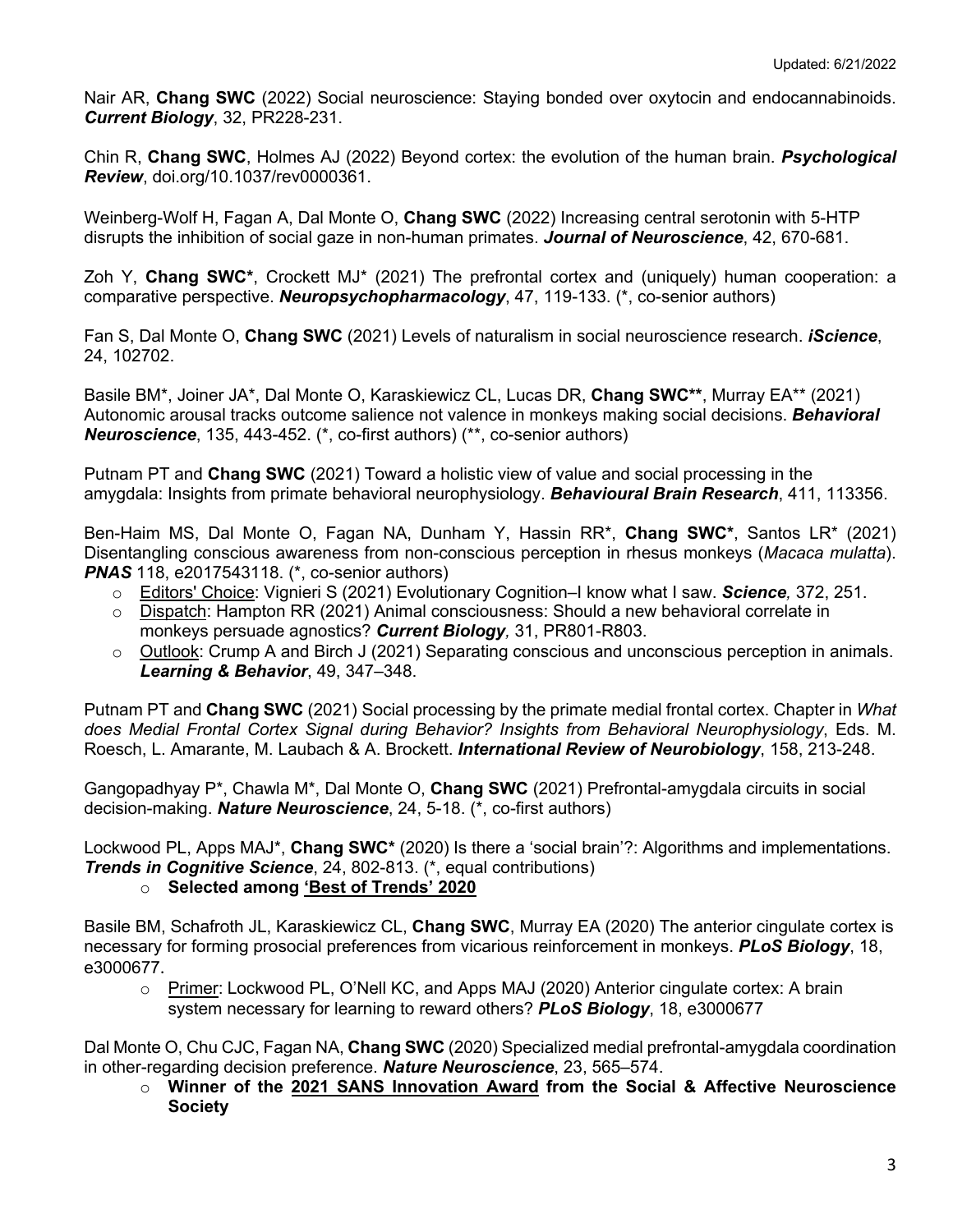Gollwitzer A, Martel C, Bargh JA, **Chang SWC** (2020). Aversion towards simple broken patterns predicts moral judgment. *Personality and Individual Differences.* 160, 109810.

Fan S\*, Weinberg-Wolf H\*, Piva M, Dal Monte O, **Chang SWC** (2020) Combinatorial oxytocin neuropharmacology in social cognition. *Trends in Cognitive Science,* 24, 8–12. (\*, co-first authors).

Piva M, Velnoskey K, Jia R, Nair A, Levy I, **Chang SWC** (2019) The dorsomedial prefrontal cortex computes task-invariant relative subjective value for self and other. *eLife*, 8, e44939.

Weinberg-Wolf H and **Chang SWC** (2019) Differences in how macaques monitor others: does serotonin play a central role? *WIREs Cognitive Science*, 10, wcs.1494.

Stanton CH, Holmes AJ, **Chang SWC**, Joorman J (2018) From stress to anhedonia: molecular processes through functional circuits. *Trends in Neuroscience*, 42, 23-42.

Dal Monte O, Fan S, **Chang SWC** (2018) Social subjective value in the primate midbrain. *Nature Neuroscience*, 21, 1298–1299.

**Chang SWC** and Dal Monte O (2018) Shining light on social learning circuits. *Trends in Cognitive Science*, 22, 673–675.

Weinberg-Wolf H, Fagan NA, Anderson GM, Tringides M, Dal Monte O and **Chang SWC** (2018) The effects of 5-hydroxytryptophan on attention and central serotonin neurochemistry in the rhesus macaque. *Neuropsychopharmacology,* 43, 1589–1598.

Piva M and **Chang SWC** (2018) An integrated framework for the role of oxytocin in multistage social decisionmaking. *American Journal of Primatology*, 80, e22735.

#### o **Selected as Top 20 Most-Read/Downloaded Paper in the journal in 2017–2018**

Piva M, Zhang X, Noah A, **Chang SWC**, Hirsch J (2017) Distributed neural activity patterns during humanto-human competition. *Frontiers in Human Neuroscience*,11, Article, 571.

Barack DL, **Chang SWC**, Platt ML (2017) Posterior cingulate neurons dynamically signal decisions to disengage during foraging. *Neuron,* 96, 339–347.

**Chang SWC** (2017) An emerging field of primate social neurophysiology: Current developments. *eNeuro*, 4, 0295-17.2017*.*

Turrin C, Fagan NA, Dal Monte O, **Chang SWC** (2017) Social resource foraging is guided by the principles of the Marginal Value Theorem. *Scientific Reports*, 7, 11274.

Joiner JA, Piva M, Turrin C, **Chang SWC** (2017) Social learning through prediction error in the brain. *NPJ Science of Learning*, 2, article 8.

Dal Monte O\*, Piva M\*, Anderson KM, Tringides M, Holmes AJ, **Chang SWC** (2017) Oxytocin under opioid antagonism leads to supralinear enhancement of social attention. *Proceedings of National Academy of Sciences,* 114, 5247–5252. (\*, co-first authors).

Dal Monte O\*, Piva M\*, Morris JA, **Chang SWC** (2016) Live interaction distinctively shapes social gaze dynamics in rhesus macaques. *Journal of Neurophysiology*, 116, 1626–1643. (\*, co-first authors).

Ebner NC, Bailey PE, Horta M, Joiner JA, and **Chang SWC** (2016) Multidisciplinary perspective on prosociality in aging. *Chapter in Social Cognition: Development Across the Life Span*, Eds. Sommerville and Decety (Psychology Press | Taylor and Francis Group).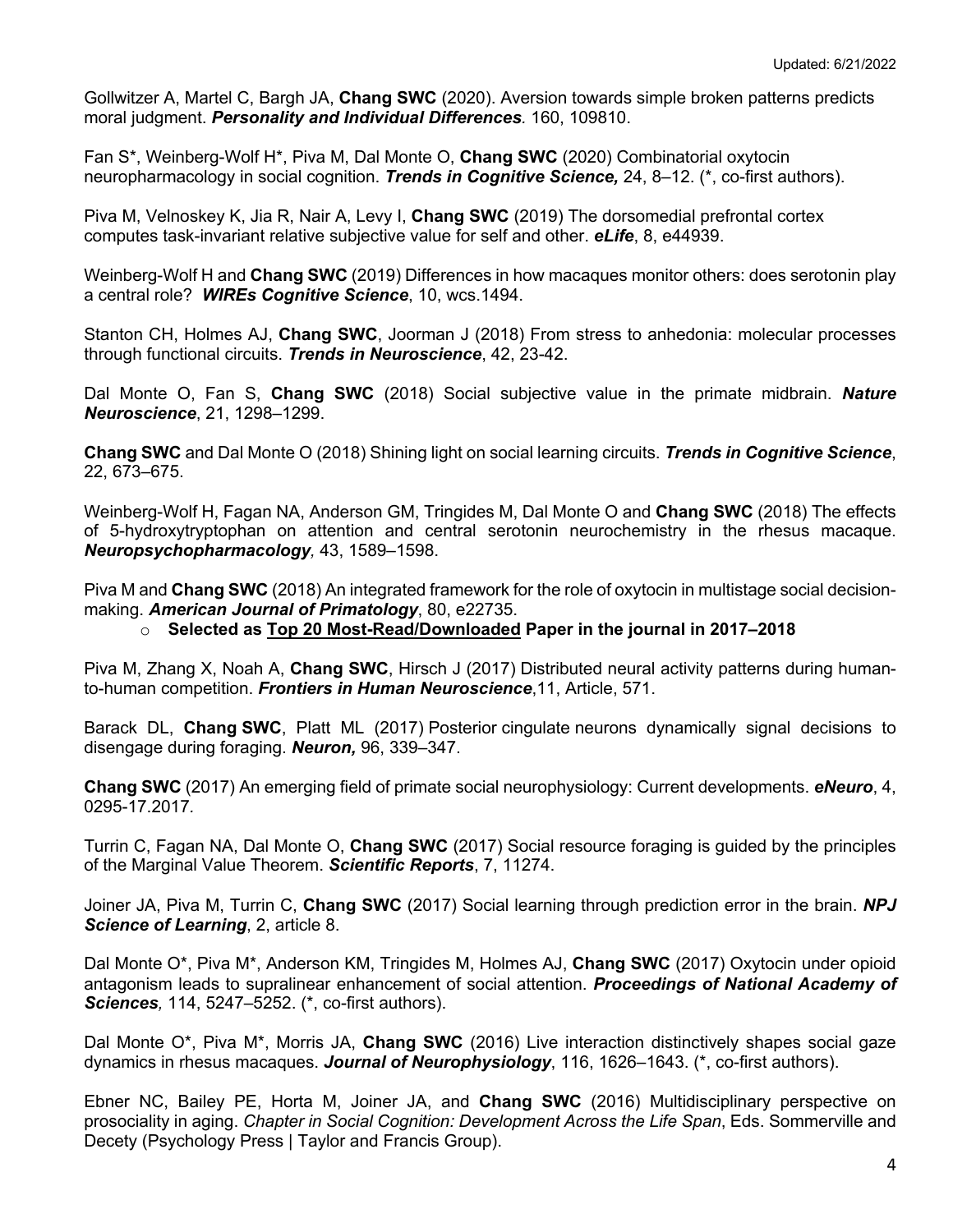Apps MAJ, Rushworth MFS, **Chang SWC** (2016) The anterior cingulate gyrus and social cognition: tracking the motivation of others. *Neuron,* 90, 692–707.

**Chang SWC**, Calton JL, Lawrence BM, Dickinson AR, Snyder LH (2016) Region-specific summation patterns inform the role of cortical areas in selecting motor plans. *Cerebral Cortex,* 26, 2154–2166.

**Chang SWC**, Fagan NA, Toda K, Utevsky AV, Pearson, JM, Platt ML (2015) Neural mechanisms of social decision-making in the primate amygdala. *Proceedings of National Academy of Sciences*,112, 16012– 16017.

Du E and **Chang SWC** (2015) Neural components of altruistic punishment. *Frontiers in Neuroscience,* 9, Article 26*.*

**Chang SWC** and Platt ML (2014) Amygdala: Eyes Wide Open. *Current Biology,* 24, R1000–10002.

**Chang SWC** and Isoda M (2014) Toward a better understanding of social learning, social deciding, and other-regarding preferences. *Frontiers in Neuroscience* (editorial to Research Topic), 8:362.

Pedersen CA, **Chang SWC** and Williams CL (2014) Evolutionary perspectives on the role of oxytocin in human social behavior, social cognition and psychopathology. *Brain Research (Special Issue: Oxytocin and Social Behavior)*,1580, 1–7.

**Chang SWC** and Platt ML (2014) Oxytocin and social cognition in rhesus macaques: Implications for understanding and treating human psychopathology. *Brain Research (Special Issue: Oxytocin and Social Behavior)*,1580, 57–68.

Brent LJN, **Chang SWC**, Gariépy JF, and Platt ML (2014) The neuroethology of friendship. *Annals of the New York Academy of Sciences, The Year in Cognitive Neuroscience*, 1316, 1–17.

**Chang SWC** (2013) Coordinate transformation approach to social interactions. *Frontiers in Neuroscience,* 7, Article 147.

Gariépy JF, **Chang SWC** and Platt ML (2013) Brain games: Toward a neuroecology of social behavior. *Behavioral Brain Science (Invited commentary),* 36, 424–5.

**Chang SWC**, Brent LJN, Adams GK, Klein JT, Pearson JM, Watson KK, and Platt ML (2013) Neuroethology of primate social behavior. *Proceedings of National Academy of Sciences,* 110, 10387–10394.

**Chang SWC**, Gariépy JF and Platt ML (2013) Neuronal reference frames for social decisions in primate frontal cortex. *Nature Neuroscience*, 16, 243–250.

**Chang SWC**, Barack DL and Platt ML (2012) Mechanistic classification of neural circuit dysfunctions: Insights from neuroeconomics research in animals. *Biological Psychiatry*, 72, 101–106.

**Chang SWC** and Snyder LH (2012) The representations of reach endpoints in posterior parietal cortex depend on which hand does the reaching. *Journal of Neurophysiology*, 107, 2352–2365.

**Chang SWC**, Barter JW, Ebitz RB, Watson KK and Platt ML (2012) Inhaled oxytocin amplifies both vicarious reinforcement and self reinforcement in rhesus macaques (*Macaca mulatta*). *Proceedings of National Academy of Sciences*, 109, 959–964.

o Featured highlight: by Katherine Whalley (2012) Social neuroscience: Oxytocin boosts social awareness. *Nature Reviews Neuroscience*, 13, 72.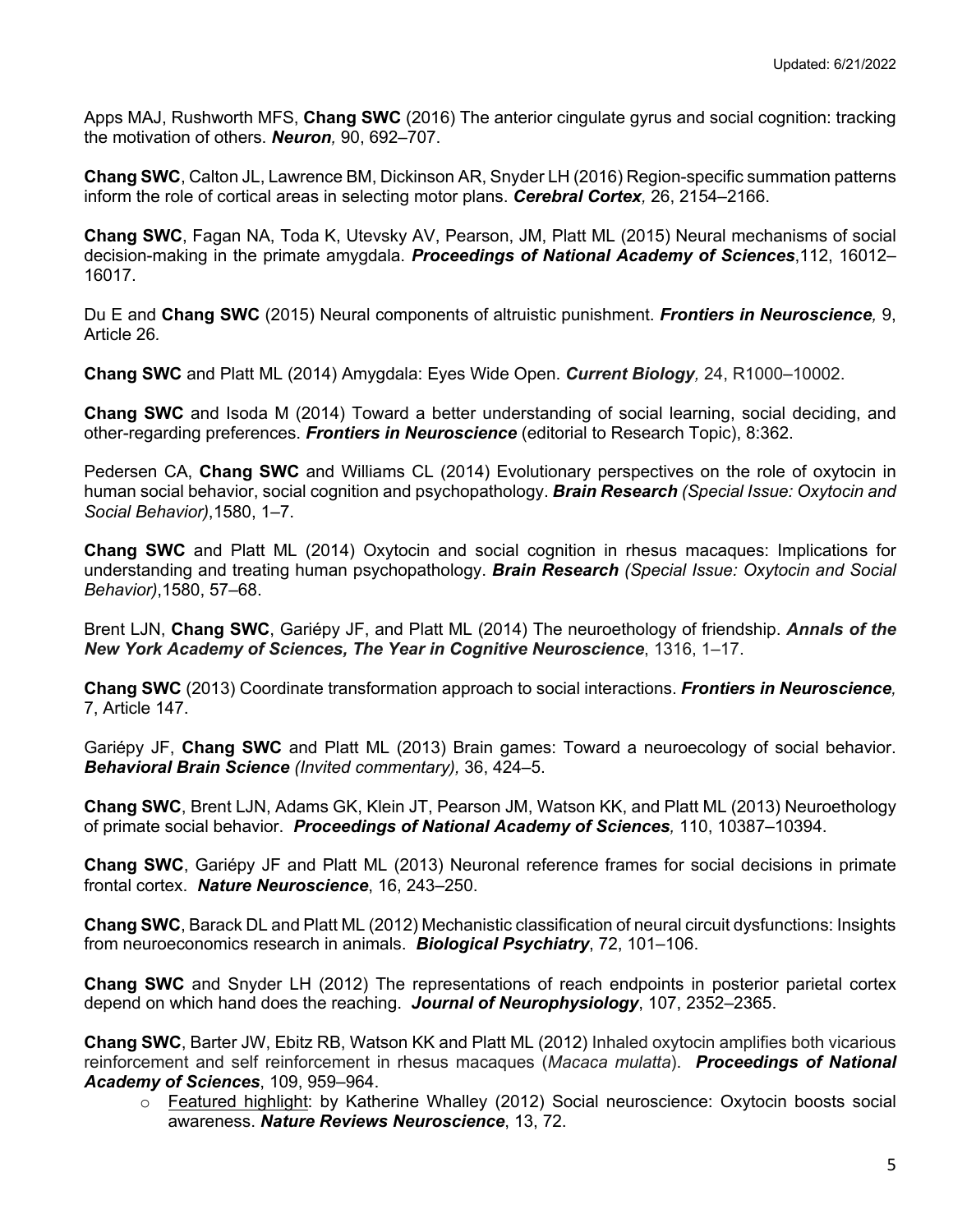**Chang SWC**, Winecoff AA, and Platt ML (2011) Vicarious reinforcement in rhesus macaques (*Macaca mulatta). Frontiers in Neuroscience*, 5, Article 27.

**Chang SWC** and Snyder LH (2010) Idiosyncratic and systematic aspects of spatial representations in the macaque parietal cortex. *Proceedings of National Academy of Sciences*, 107, 7951–7956.

Churchland MM, Yu BM, Cunningham JP, Sugrue LP, Cohen MR, Corrado GS, Newsome WT, Clark AM, Hosseini P, Scott BB, Bradley DC, Smith MA, Kohn A, Movshon JA, Armstrong KM, Moore T, **Chang SWC**, Snyder LH, Lisberger SG, Priebe NJ, Finn IM, Ferster D, Ryu, SI, Santhanam G, Sahani M, and Shenoy KV (2010) Stimulus onset quenches neural variability: a widespread cortical phenomenon*. Nature Neuroscience,*13, 369–378.

**Chang SWC**, Papadimitriou C, and Snyder LH (2009) Using a compound gain field to compute a reach plan. *Neuron,* 64, 744–755.

o Preview: Blohm G and Crawford JD (2009) Fields of gain in the brain. *Neuron*, 64:598–600.

**Chang SWC**, Dickinson AR and Snyder LH (2008) Limb-specific representations of reaching in the posterior parietal cortex. *Journal of Neuroscience,* 28, 6128–6140.

**Chang SWC** and Abrams RA (2004) Hand movements deviate toward distracters in the absence of response competition. *Journal of General Psychology: Special Issue on Movement, Attention, and Perception,* 131, 328–344.

### **Preprint / Under Review**

Fortier AV\*, Meisner OC\*, Nair AR, **Chang SWC** (*in revision*) Prefrontal circuits guiding social preference: Implications in Autism Spectrum Disorder (\*, co-first authors)

Graves KN\*, Rubien-Thomas E\*, Streete DA, **Chang SWC** (2021) Knowledge is em(power)ing: Historically underrepresented groups benefit from exposure to information about advanced degrees in psychology. *PsyArXiv*, doi.org/10.31234/osf.io/mqdw9. (\*, co-first authors)

### **Research Support**

**Ongoing** 

**Simons Foundation Autism Research Initiative (SFARI) 875855 Role: PIs (Chang, Nandy, Jadi)** 2/1/2022–1/31/2024

#### *Enhancing Reciprocal Cooperation through Prefrontal Microstimulation*

The goal of this project is to determine the fundamental dependencies of neural activity in the prefrontal cortex to mutual and altruistic cooperation and to directly test if and how we can promote or suppress reciprocal cooperation by way of distinct microstimulation protocols. The overarching goal is to determine the effects of causal brain stimulation with precise, naturalistic, behavioral data in order to facilitate future translational efforts in leveraging brain stimulations to promote reciprocal social interactions in individuals with ASD.

> **NIH/NIMH Role: PIs (Chang, Nandy, Jadi) R21 MH126072** 2/1/2022–1/31/2024

*Neural Investigations into Cooperative Social Interactions in Marmoset Dyads*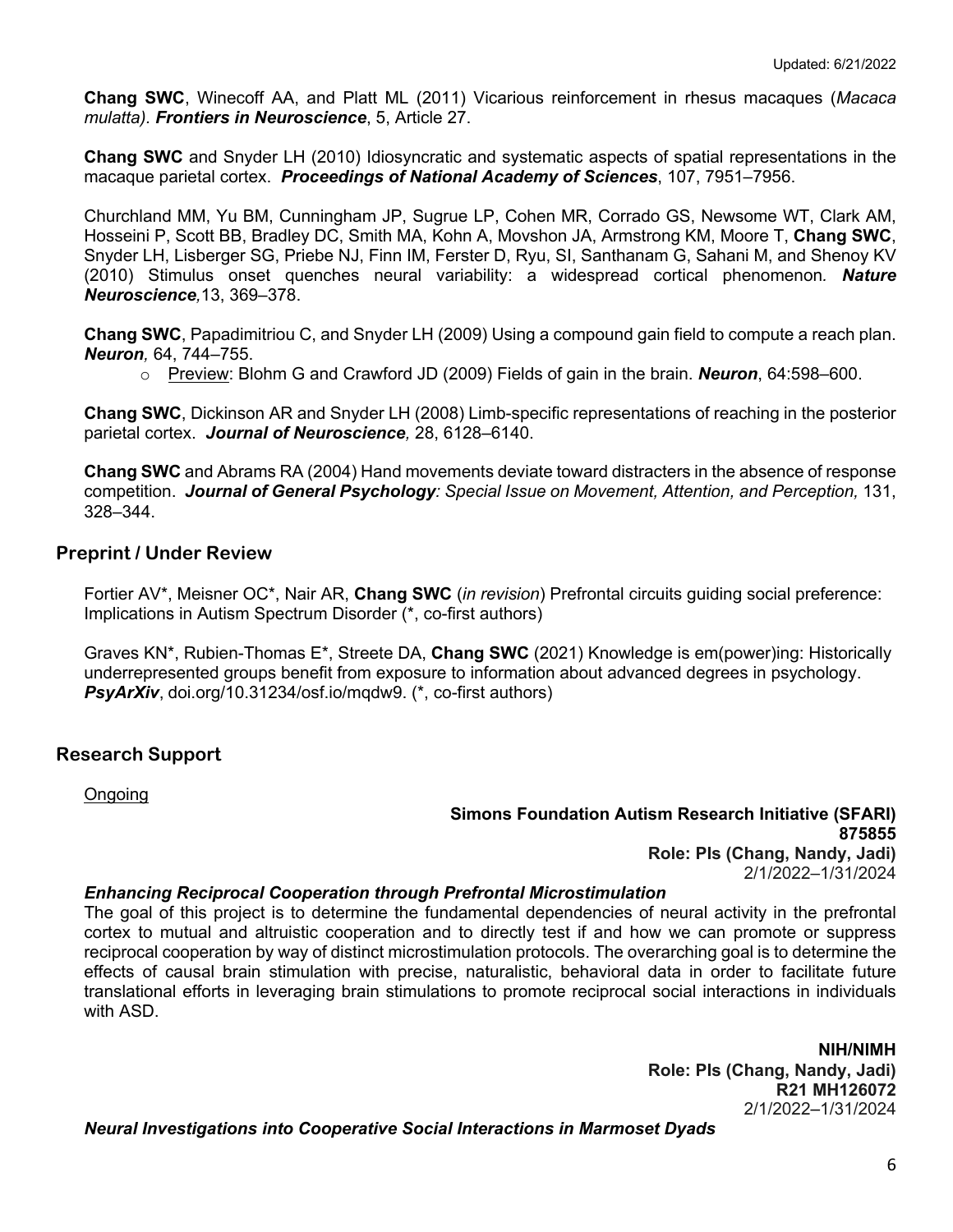The goal of this proposal is to study the behavioral and neural bases of cooperation using innovative experimental approaches in freely moving marmosets by capitalizing on the behavioral ethology of marmosets.

> **Yale Wu Tsai Institute Role: PIs (Chang, Nandy, Jadi)**  *Postdoctoral Fellowship slot awarded to PIs* 6/1/2022–5/31/2025

#### *Toward the Neural Bases of Cooperative Social Interactions*

The goal of this proposal is to support a newly hired Wu Tsai Institute postdoctoral fellow who will perform integrative research to determine the neuronal correlates of mutual and altruistic cooperation in the prefrontal cortex of marmosets combined with the state-of-the-art behavioral tracking, electrophysiology, and computational modeling.

> **NIH/NIMH Role: PI R01 MH120081** 8/14/2019–5/31/2024

### *Behavioral and Neural Bases of Combining Oxytocin and Naloxone for Optimally Enhancing Interactive Social Attention*

The goal of this proposal is to determine a set of optimal doses for this combinatorial intervention and investigate how it leads to a greater enhancement of social processing in key brain regions using a nonhuman primate model of live social gaze interaction.

**Completed** 

**NIH/NIMH Role: PI R01 MH110750**  7/01/2016–12/31/2021

#### *Toward A Macaque Model of Social Brain Dysfunction in Real-Life Social Interactions*

The goal of this project is to capitalize on the neuronal coordination between the anterior cingulate cortex and the basolateral amygdala to causally induce social dysfunction in macaque models of social behavior.

> **Kavli Foundation Innovative Research Award Role: PIs, Nandy, Jadi, Chang** 4/01/2019–6/30/2020

#### *A Paradigm Shift in the Study of Complex Social Cognition*

The goal of this project is to develop novel methods and use those new approaches to understand behavioral and neural bases of complex and dynamic social interactions in groups of marmoset monkeys.

#### **NIH/NIMH R00 Pathway to Independence Role: PI R00 MH099093**  8/1/2014–12/31/2017

#### *Role of Oxytocin in the Amygdala-Prefrontal Network during Social Decision-Making*

The goal of this project is to investigate the mechanisms underlying oxytocin-mediated neural processing across amygdala and prefrontal neurons in social decision-making.

> **Alfred P. Sloan Fellowship in Neuroscience Role: PI FG-2015-66028**  9/15/2015–9/14/2017

Not specific to any project.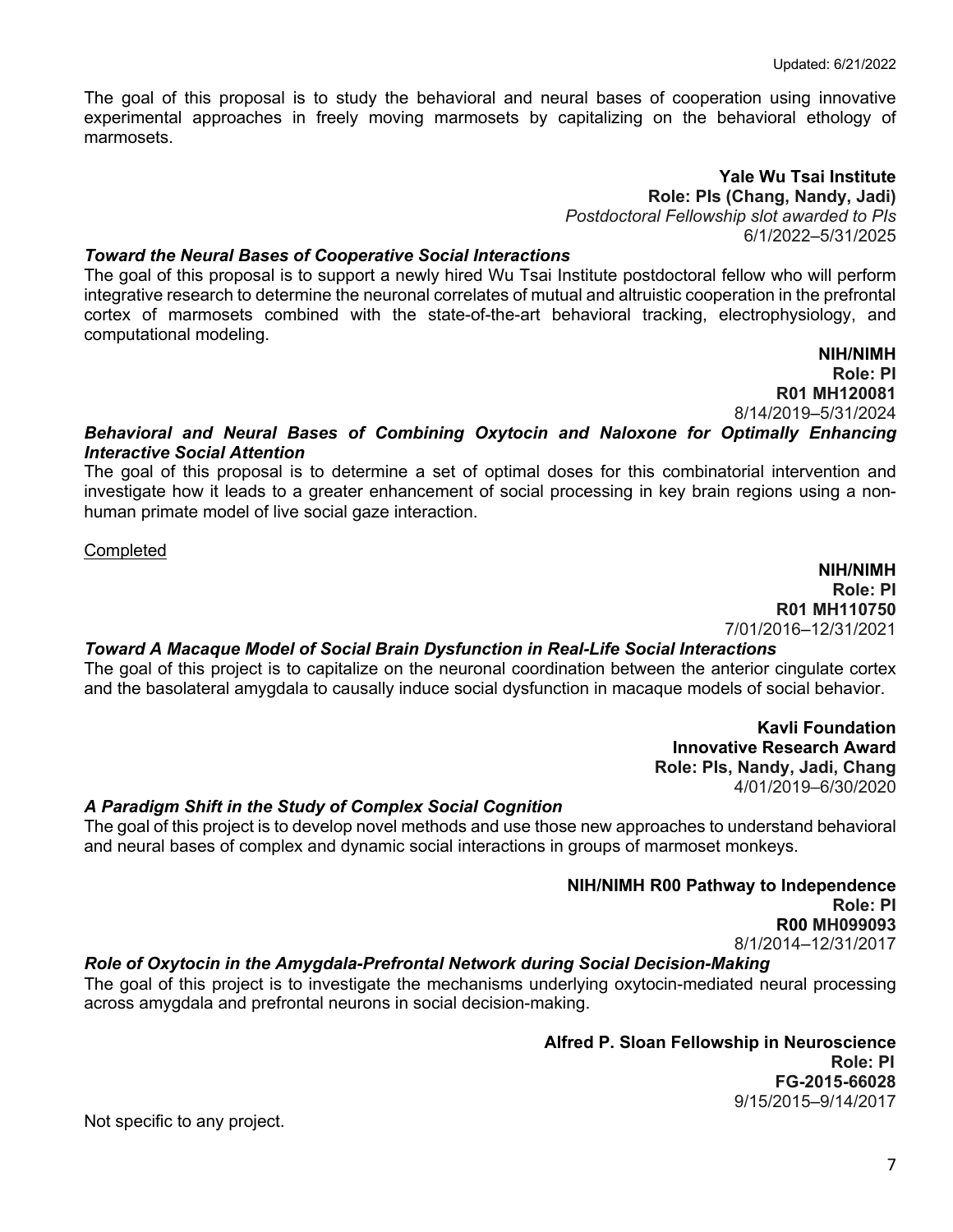**NIH/NIMH Role: PI R21 MH107853** 9/25/2015–7/31/2017

#### *Neural Mechanisms of Reward-Guided Reciprocity*

The goal of this project is to develop a turn-taking dictator game in rhesus monkeys in order to investigate neuronal signatures of reciprocity in the anterior cingulate cortex (ACC).

> **Simons Foundation Role: Co-I, PI: Platt 304935** 9/1/2014–8/31/2017

#### *Safety, Efficacy, and Basis of Oxytocin and Brain Stimulation Therapy in ASD*

The goal of this project is to determine the effectiveness, safety, and basis of both transcranial magnetic stimulation (TMS) and inhaled OT to improve social function in rhesus macaques.

# **Theresa Seessel Fund**

 **Role: PI** 12/1/2015–11/30/2016 Yale University's Endowed Fellowship for supporting a postdoctoral fellow. Not specific to any project.

#### **Simons Foundation (SFARI)**

 **Role: PI 365029**  6/1/2015–5/31/2016

#### *Optimizing Social Effects of Oxytocin with Opioid Blocker*

The goal of this project is to explore whether concurrently enhancing oxytocin and attenuating opioids, using opioid blocker, would significantly boost prosocial behaviors compared to delivering either chemical alone.

# **Theresa Seessel Fund**

 **Role: PI** 11/1/2014–10/31/2015 Yale University's Endowed Fellowship for supporting a postdoctoral fellow. Not specific to any project.

**NIH/NIA R24**

Research Network on Decision Neuroscience and Aging (SRNDNA) **Role: PI R24 AG039350**  9/1/2014–2/28/2015

#### *The Role of Oxytocin in Prosocial Decision Making in Aging across Humans and Monkeys*

The goal of this project is to investigate how the neuropeptide oxytocin modulates prosocial behaviors in aging, comparatively across both rhesus macaques and humans.

> **NIH/NIMH K99 Pathway to Independence Role: PI K99 MH099093**  9/1/2012–6/30/2014

#### *Role of Oxytocin in the Amygdala-Prefrontal Network during Social Decision-Making*

The goal of this project is to undergo extensive training in neuroendocrinology, and study the mechanisms underlying oxytocin-mediated neural processing across amygdala and prefrontal neurons in social decisionmaking.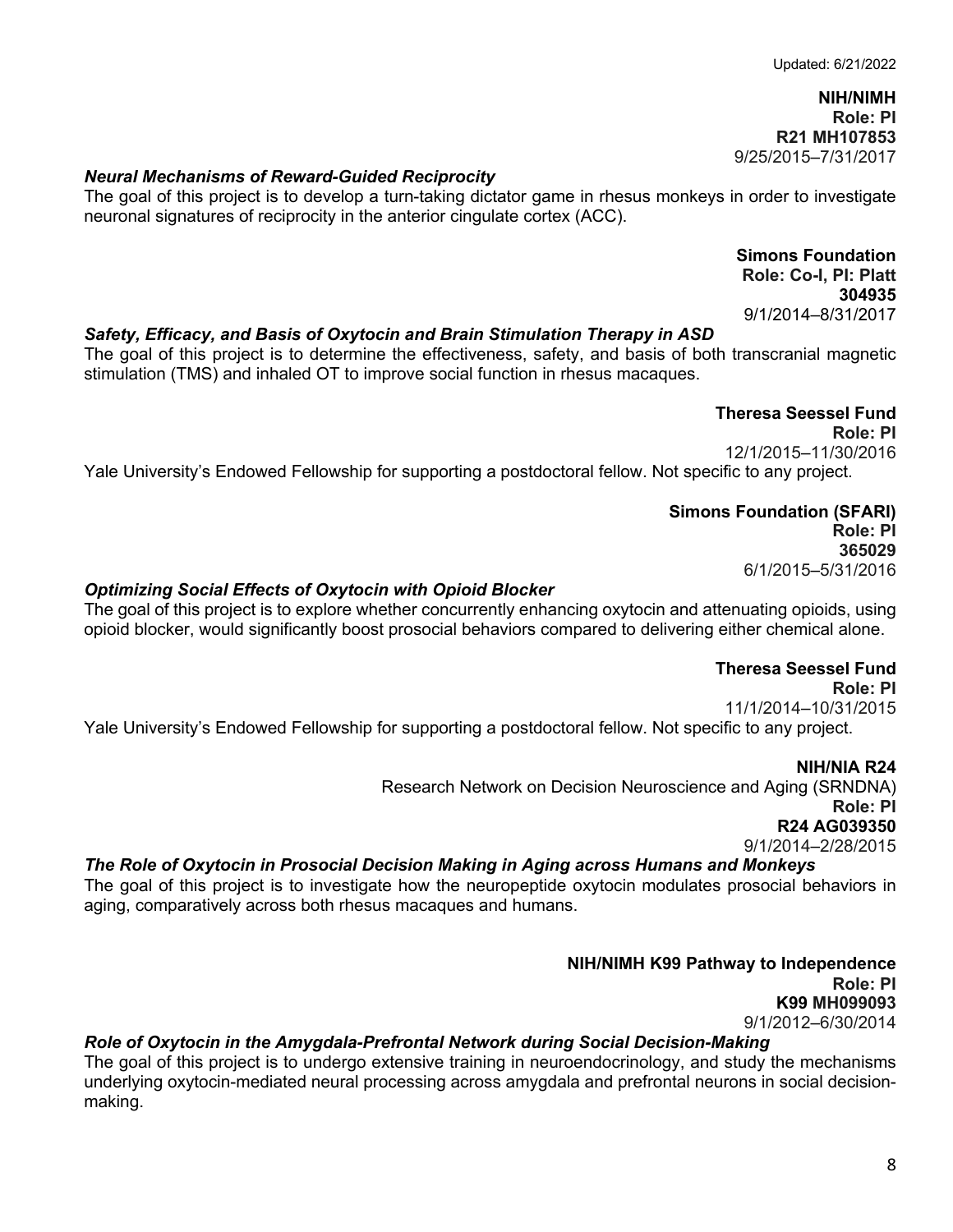### **Department of Defense (Army)**

**PI: Platt, Role: Key Postdoc W81XWH-11-1-0584**  7/1/2011–6/30/2014

### *Neural Basis of Empathy and Its Dysfunction in Autism Spectrum Disorders (ASD)*

Autism Research Program Idea Development Award The goal of this project is to determine the role of orbitofrontal cortex in vicarious experience.

> **NIH/NIMH PI: Platt, Role: Key Postdoc R01 MH095894**

#### 2/21/2012–6/30/2014 *Neuronal Basis of Vicarious Reinforcement Dysfunction in Autism Spectrum Disorder*

The goal of this project is to understand the role of prefrontal cortex in mediating vicarious reinforcement during social reward allocation decisions.

> **Duke Department of Neurobiology Role: Awarded Fellow NIH/NINDS T32 NS051156** 6/1/2011–5/31/2012

#### *Neural Basis of Other-Regarding Preference*

Postdoctoral Training Award in Fundamental & Translational Neuroscience The goal of this project is to understand the role of anterior cingulate cortex and orbitofrontal cortex during social reward allocation decisions.

#### **Ruth K. Broad Biomedical Research Foundation Role: Awarded Fellow**

6/1/2010–5/31/2011

#### *Neural Basis of Empathy and its Dysfunction in Neuropsychiatric Disorders*

The goal of this project is to develop a nonhuman primate model of social decision-making and collect pilot behavioral and neurophysiological data.

Sponsor Role

**NSF GRFP (Role: Mentor; Fellow: Olivia Meisner)** 9/01/2021–8/31/2024

#### *Understanding the Neural Mechanisms of Cooperation through Innovations*

The goal of this fellowship is to support Olivia Meisner to successfully carry out her Ph.D. project and to develop her professional career as a young neuroscience investigator.

> **NSERC PGSD (Role: Mentor; Fellow: Matthew Piva) NSERC PGSD3-471313-2015**  9/01/2015–8/31/2018

### *Neural Mechanisms of Reward-Guided Reciprocity in Rhesus Macaques*

The goal of this fellowship is to support Matthew Piva to successfully carry out his Ph.D. project and to develop his professional career as a young neuroscience investigator.

*Yale* 

 **(Role: Mentor; Fellow: Mackenzie Smith)** *Science, Technology & Research Scholars (STARS) Program* 6/1/2016–8/1/2016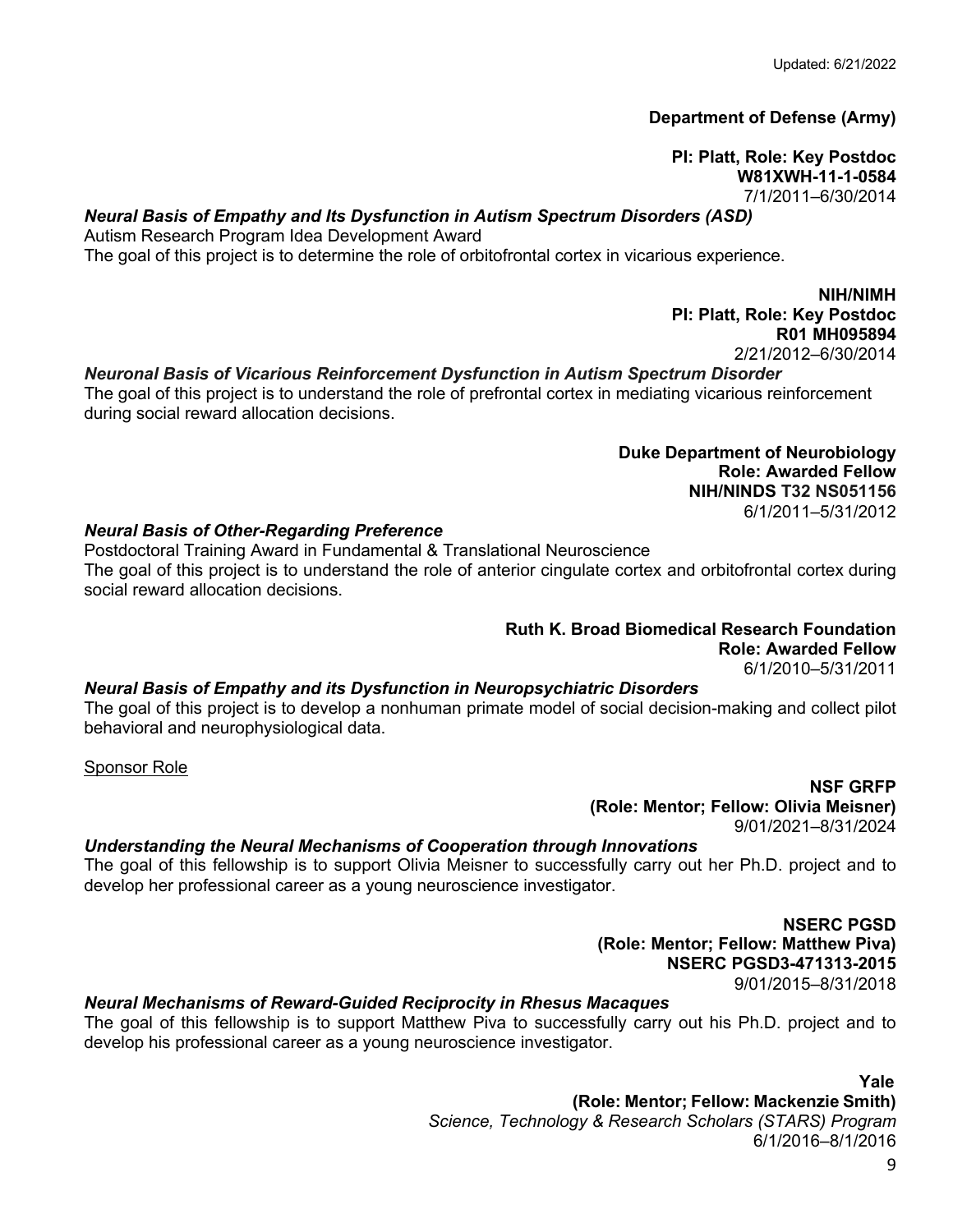**Yale (Role: Mentor; Fellow: Jason Morris)** *Timothy Dwight Richter Fellowship for Undergraduate Research* 6/1/2015–8/1/2015

# **Patent**

**Chang, SWC**, Dal Monte O, and Piva M. Oxytocin and Opioid Antagonists for Treatment of Social Dysfunction Disorders. The U.S. Patent and Trademark Office, U.S. Patent No. 11160843, Application No. 16/398,744, Issued 11/02/2021.

• Licensed by Pastorus, Inc., 5-2022

# **Invited Talks**

"Reference frames for social decision outcomes by primate frontal cortex" National Institute of Mental Health, 9/17/2012

"Social decision-making in monkeys: from other-regarding preferences to oxytocin to neuronal encoding by the frontal cortex"

University of Wisconsin Madison, Dept of Psychology, 12/03/2012

"Social decision-making in monkeys: from other-regarding preferences to oxytocin to neuronal encoding by the frontal cortex" Yale University, Dept of Psychology, 1/16/2013

"Social decision-making in monkeys: from other-regarding preferences to oxytocin to neuronal encoding by the frontal cortex" Oregon National Primate Center, Division of Neuroscience, 02/04/2013

"Social decision-making in monkeys: from other-regarding preferences to oxytocin to neuronal encoding by the frontal cortex"

University of Massachusetts Amherst, Dept of Psychology, 02/14/2013

"Making social decisions: Tales from the primate amygdala" Yale University, Current Work in Behavior, Genetics, and Neuroscience, 03/28/2014

"Focal infusion of oxytocin in the primate amygdala promotes prosocial behavior" SRNDNA workshop on advancing cross-species collaborations focused on decision making & aging, 05/26/2014

"Neurobiology of primate prosocial behavior" Yale NeuroDay, Yale University, 8/15/2014

"Neurobiology of primate prosocial behavior" Yale University, Dept. of Neurobiology Seminar, 8/28/2014

"Monkey see, monkey donate: neurobiology of primate prosocial behavior" Yale University, Biological Anthropology Colloquium, 12/4/2014

"Neurobiology of primate prosocial behavior" Columbia University, University Seminar on Cognitive and Behavioral Neuroscience, 09/18/2014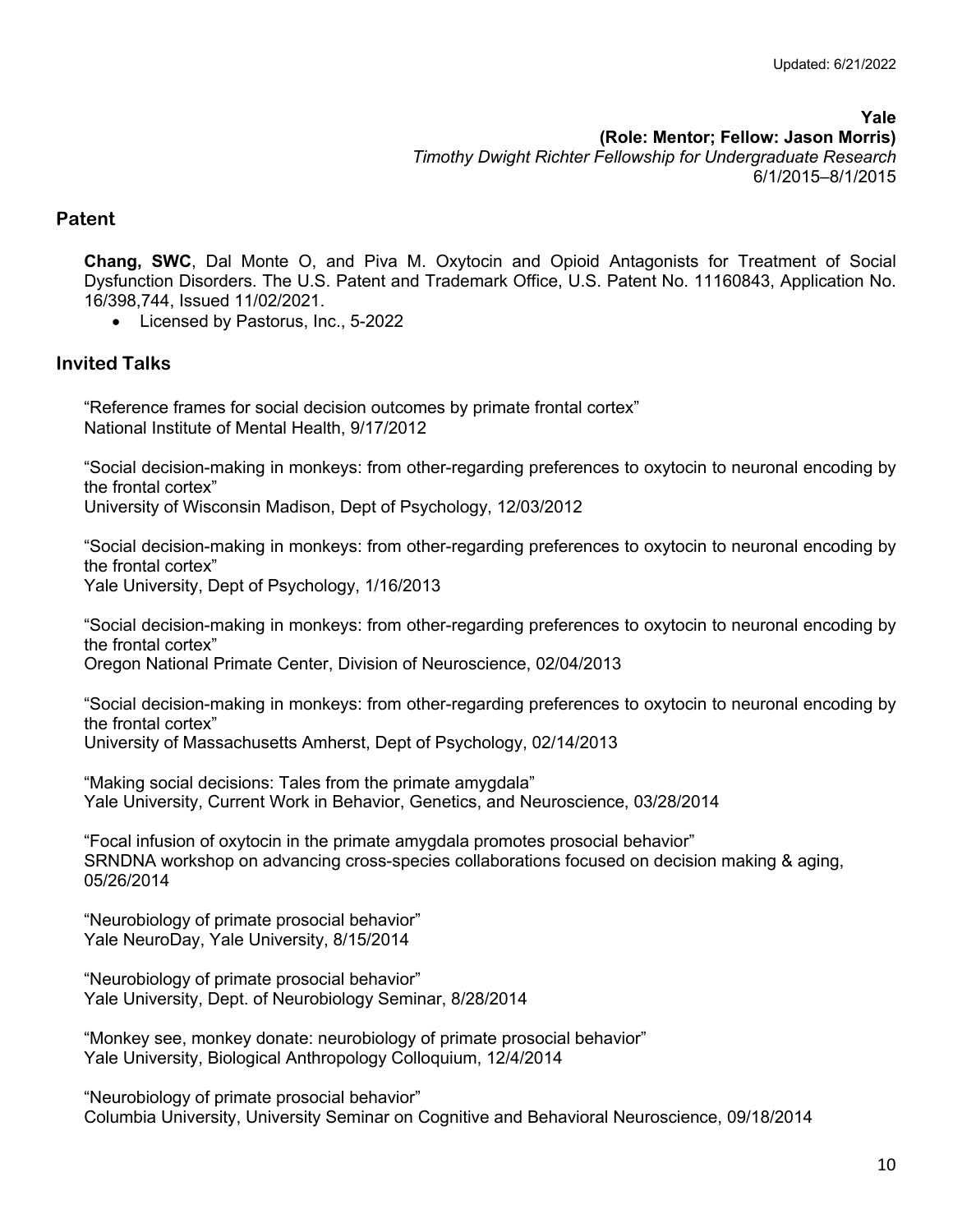"Studying primate prosocial behaviors in individual neurons" University of Rhode Island, Neuroscience Program Colloquium, 11/03/2014

"Neurobiology of reward processing across self and other" Yale University Biological Sciences Training Program, 03/30/2015

"Using oxytocin in rhesus macaques to improve complex social cognition" NIH workshop: Oxytocin in Intellectual and Developmental Disabilities (IDD): Research Gaps and Opportunities, 04/21/2015

"Neurobiological mechanisms of primate prosocial behavior" Emory University, The Mechanisms of Learning Forum, 04/24/2015 (student-invited)

"Using live social interactions to study neural mechanisms of prosocial behavior in monkeys" Dartmouth College, Social Brain Sciences Talk Series, 05/14/2015

"Studying the social brain using dyadic interactions in monkeys" University College London, Online talk series", 06/11/2015

[Travel Cancelled] TBD RIKEN Brain Science Institute, Japan, 7/22

[Travel Cancelled] TBD Osaka University, Japan, 7/24

"Value-mirroring by the primate amygdala neurons in social decisions" Gordon Research Conference: Amygdala in Health and Disease, Easton, MA, 08/04/2015

"Neurobiology of primate social interactions" Bard College, 12/03/2015

"Value processing and gaze dynamics during social interactions" National Institute of Mental Health, 3/25/2016

"Context-dependent social gaze dynamics between pairs of rhesus macaques" University of Rochester Center for Visual Science (CVS) Symposium, "Future of Attention", 06/04/2016

"Live Interaction distinctively shapes primate social gaze dynamics (and their pharmacology)" International Congress of Psychology, "The Value of Eye-to-Eye Contact in Studying the Social Brain". Yokohama, Japan, 07/27/2016 (Talk instead given by postdoc, Dr. Olga Dal Monte)

Chair's introductory talk on the session "Social Decision Making / Behavioral Economics" 6th Indonesian-American Kavli Frontiers of Science symposium (US National Academy of Sciences plus Indonesian Academy of Sciences), Malang, Indonesia, 08/04/2016

"Supralinear enhancements of social gaze dynamics with oxytocin under opioid antagonism" University of Connecticut, Behavioral Neuroscience Seminar, 10/27/2016

"Supralinear modulating social gaze dynamics with oxytocin under opioid antagonism" Society for Social Neuroscience (S4SN) Early Career Award Talk, 11/11/2016

"Neuronal synchrony between the anterior cingulate cortex and the amygdala in prosocial decision-making" Society for Neuroscience Symposium talk - Neural basis of social rewards and group decisions: from scanners to real-world, 11/16/2016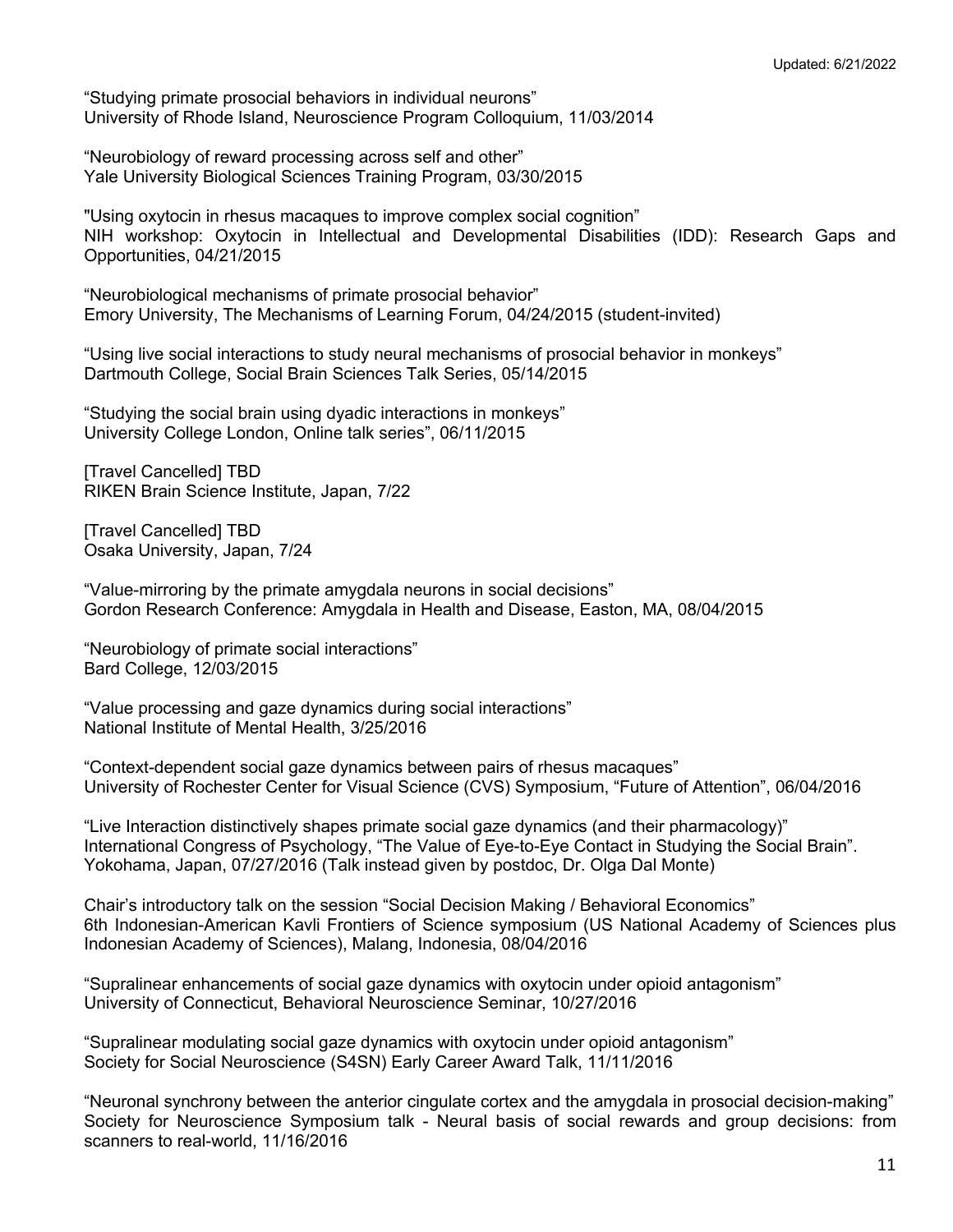"Oxytocin under opioid antagonism leads to supralinear enhancement of social attention" Mount Sinai Icahn School of Medicine, Friedman Brain Institute, 2/22/2017

"Oxytocin and opioid modulation of social attention in rhesus macaques" Yale Biological Anthropology Neuroendocrinology Seminar, 3/28/2017

"Neuronal coupling between the anterior cingulate cortex and the amygdala reflects social decision outcomes" Social and Affective Neuroscience Society (SANS) meeting; Anchor talk, Los Angeles, CA, 3/2017

"Optimizing social effects of oxytocin with opioid antagonists" Simons Foundation Autism Research Initiative (SFARI) meeting, New York, NY, 4/3/2017

"Neuronal coupling between the anterior cingulate cortex and the amygdala underlies social behavior" Yale Department of Neuroscience Annual Retreat, Jiminy Peak, MA, 4/29/2017

"Establishing neural principles of dynamic and interactive social behaviors" Cognitive Neuroscience Society (CNS) 2018, Symposium: *Opportunities and Challenges for the Next 25 Years of Cognitive Neuroscience*, Boston, MA, 3/25/2018

"Coordination between the primate prefrontal cortex and amygdala during real-life social interactions" Columbia University, Department of Psychiatry, NY Psychiatric Institute, 4/18/2018

"Oxytocin in the primate amygdala: its impacts on social decisions and neural synchrony" Yale Child Study Center, Research in Progress Series, 5/7/2018

"Coupling between the anterior cingulate cortex and the amygdala in primate social cognition" Johns Hopkins University, Bodian Seminar, Krieger Mind/Brain Institute, 5/14/2018

"Monkeys thinking about other monkeys: a neurobiological perspective" At the summer course on "The Other-Minds Problem: Animal Sentience and Cognition" Cognitive Sciences Institute, Université du Quebec à Montréal, Montréal, Québec, Canada, 7/6/2018

"Coupling between the anterior cingulate cortex and the amygdala in primate social cognition" 6th Workshop on the Computational Properties of Prefrontal Cortex (CPPP), Vanderbilt University, 10/12/2018

"The coordinated interplay between prefrontal areas and amygdala in social gaze dynamics and decisionmaking"

German Primate Center (Deutsches Primatenzentrum) Colloquium talk, Goettingen, Germany, 3/21/2019

"The coordinated interplay between prefrontal areas and amygdala in social gaze dynamics and decisionmaking"

German Neuroscience Society Meeting, Symposium: Neural mechanisms of social decision-making, Goettingen, Germany, 3/22/2019

"Neurobiological principles underlying social decision in the primate brain" 2018 Kavli Summer Institute in Cognitive Neuroscience. "Computational Social Neuroscience" At University of California Santa Barbara, Santa Barbara, CA, 07/01/2019 – 07/05/2019

"Specialized amygdala-medial prefrontal coordination in social decision-making and social gaze interaction" Gordon Research Conference: Amygdala Function in Emotion, Cognition and Disease. At Stonehill College, Easton, MA, 08/04/2019 – 08/09/2019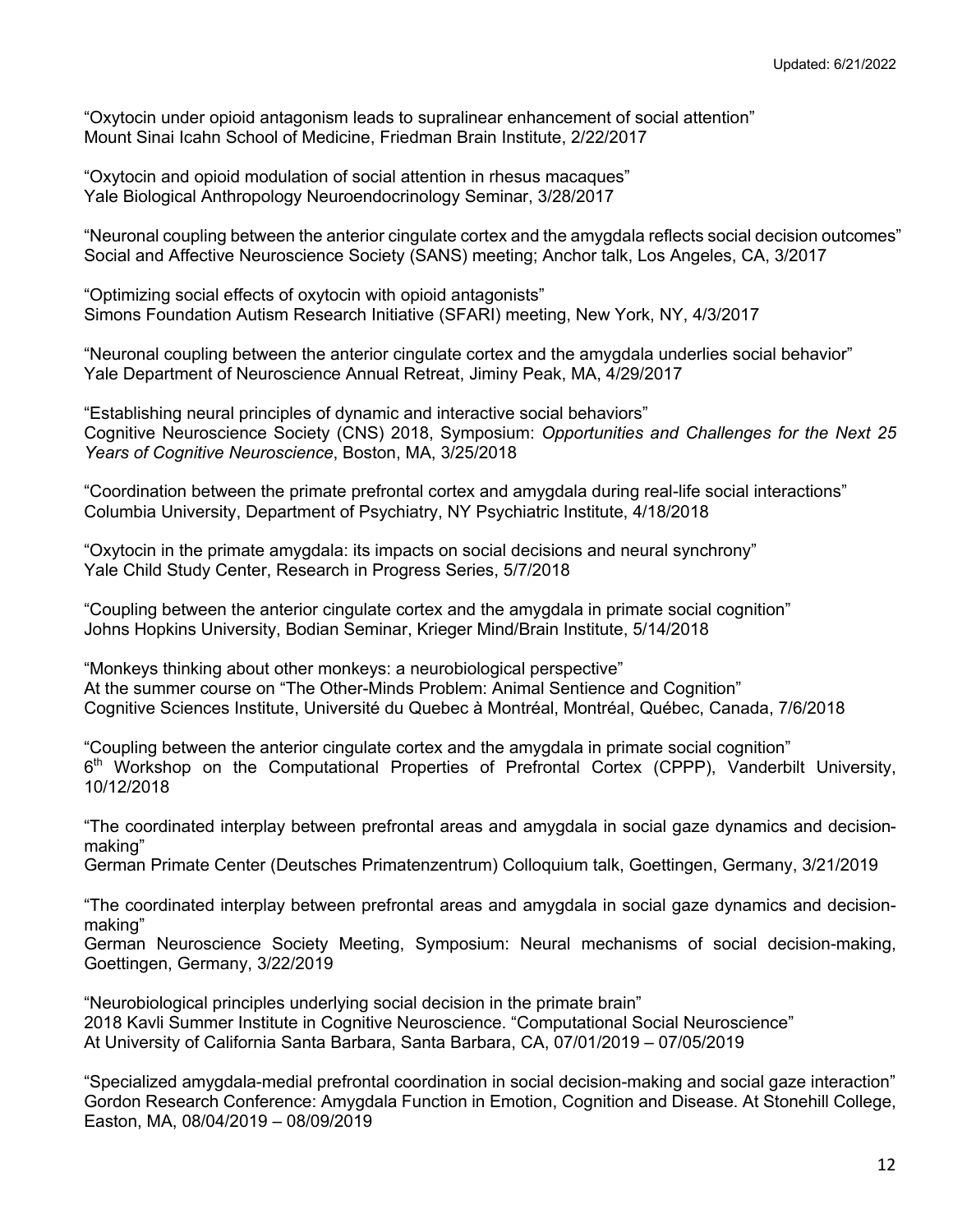"Investigating prefrontal and amygdalar mechanisms underlying real-life social behaviors in the primate brain"

NYU Leon Levy Symposium, NYU Neuroscience Institute / NYU Langone, *Neural and behavioral responses to naturalistic stimuli.* NY, New York, 08/15/2019

"Neural mechanisms of spontaneous social gaze interactions in the amygdala and prefrontal cortex" Meeting of the European Brain Behavior Society (EBBS), *New perspectives on amygdala function across species*.

Prague, Czech Republic, 09/21/2019 – 09/24/2019 (Talk instead given by postdoc, Dr. Olga Dal Monte)

"Prefrontal and amygdalar mechanisms of primate social cognition" S4SN Awardees: Where Are They Now, and What Are They Working On? 10<sup>th</sup> Anniversary Society for Social Neuroscience Meeting Chicago, IL, 10/19/2019

"Neural mechanisms guiding social decision-making and social gaze interaction in the primate prefrontalamygdala circuits" Conte Center for Translational Social Neuroscience, Emory University Atlanta, GA, 1/16/2020

"Neural encoding and oscillatory coupling underlying spontaneous social gaze interaction in the amygdalaprefrontal network"

12<sup>th</sup> FENS Forum of Neuroscience (virtual), Symposium (co-Chair), "Neural mechanisms underlying social interactions in human and non-human primates Glasgow, United Kingdom, 7/13/2020

"Prefrontal and amygdalar correlates of self-other monitoring in spontaneous social gaze interaction" Annual Pavlovian Society Meeting (virtual), A symposium on "Cross-species perspectives on social learning", Burlington, VT, 9/11/2020

*[Meeting postponed due to Covid-19]*

TBD

"Comparative Neurobiology of Higher Cognitive Functions" Workshop, School of Neuroscience at the "Ettore Majorana" Erice Centre, Sicily, Italy, 9/25–9/30/2020

"Prefrontal and amygdalar substrates of live social gaze interaction" Netherlands Institute for Neuroscience, Neuroscience Seminar, Amsterdam, Netherlands, 1/22/2021

"Prefrontal and amygdalar foundations of live social gaze interaction" Neuroscience and Cognitive Science (NACS) Colloquium talk, University of Maryland, College Park, Maryland, 3/5/2021

"Social decision making and social gaze interaction in the primate prefrontal-amygdala circuits" Experimental Psychology Society, a special symposium on Inference of Others' Minds, a special session for honoring Dr. Matthew Rushworth's EPS Award Virtual, 4/14/2021

"Real-life social gaze interaction in the prefrontal-amygdala networks" Harvard University, Department of Psychology Cognition, Brain, and Behavior Seminar Virtual, 10/21/2021

"Widespread social gaze signals in the primate prefrontal cortex during live social gaze interaction"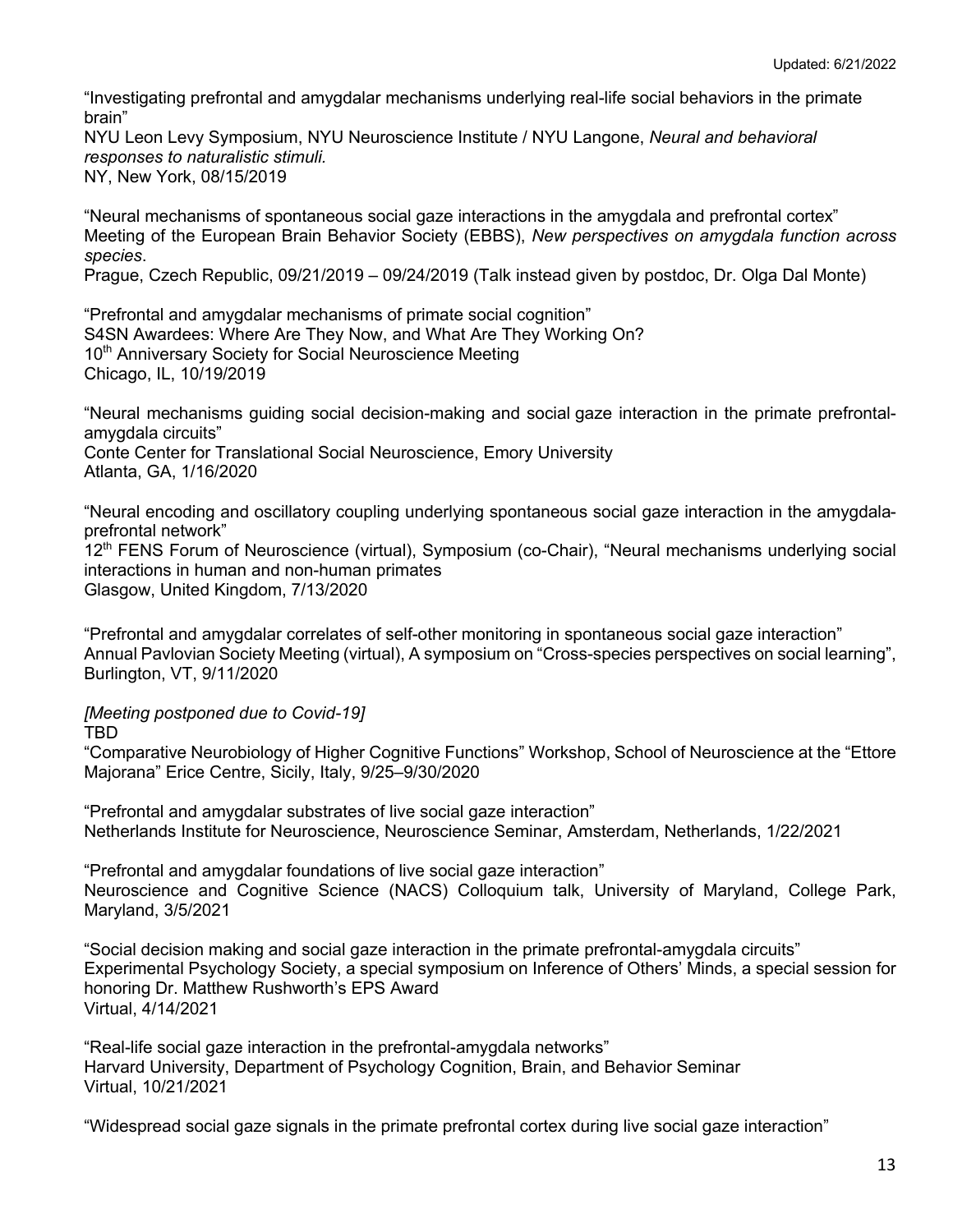Society for Neuroscience (SfN) Minisymposium, "Neurophysiology of social behaviors: from information gathering to interaction", Washington, DC, 11/13–11/17/2021

"Neural substrates of real-life social gaze interaction in the prefrontal-amygdala networks" University of California San Diego (UCSD) Psychology Colloquium talk Virtual, 12/2/2021

"Widespread implementations of interactive social gaze neurons in the primate prefrontal-amygdala networks" Wu Tsai Institute Winter Conference, Integration Virtual, 1/11/2022

"Brain mechanisms underlying real-life social interaction" Yale University, Current Work in Social Psychology, 04/18/2022

"Social decision making and social gaze interaction in the primate prefrontal-amygdala circuits" Simian Collective (SimCo), Invited Talk, at the Salk Institute for Biological Studies, La Jolla, CA, 5/4/2022-5/5/2022

"Neuronal bases for the combinatorial effect of oxytocin and naloxone on social attention" International Workshop on "Oxytocin and vasopressin: from brain modulation, to epigenetic regulation and clinical applications"

School of Neuroscience at the "Ettore Majorana" Erice Centre, Erice, Sicily, Italy, 5/28/2022-6/2/2022

"Prefrontal-amygdala circuits in primate social interaction" Columbia University Neuroscience Seminar, Zuckerman Mind Brain Behavior Institute, the Doctoral Program in Neurobiology and Behavior, and the Columbia Translational Neuroscience Initiative Virtual, 6/14/2022

"Prefrontal and amygdalar mechanisms of primate social interaction" Keystone Symposia on *Neurocircuitry of Social Behavior* Organized by: Hee-Sup Shin, Larry Young, Hailan Hu and Carmen Sandi Daejeon, South Korea, 9/5/2022

"TBD"

Translational Neuroscience Seminar Department of Neuroscience and Friedman Brain Institute, Icahn School of Medicine at Mount Sinai, NY, NY, 3/23/2023

# **Selected Media on Our Work**

- **Yale News** (May 10, 2022) "When eyes meet, neurons start to fire"
- **Yale Daily News** (April 12, 2021) "Yale study explores visual consciousness in rhesus monkeys"
- **Yale News** (Mar 29, 2021) "Monkeys experience the visual world the same way people do"
- **BrainPost** (Mar 3, 2020) "Distinct patterns of cortico-limbic connectivity underlie social concern for others"
- **Psychology Today** (Feb 25, 2020) "The Neuroscience of Generosity"
- **New Haven Register** (Feb 24, 2020)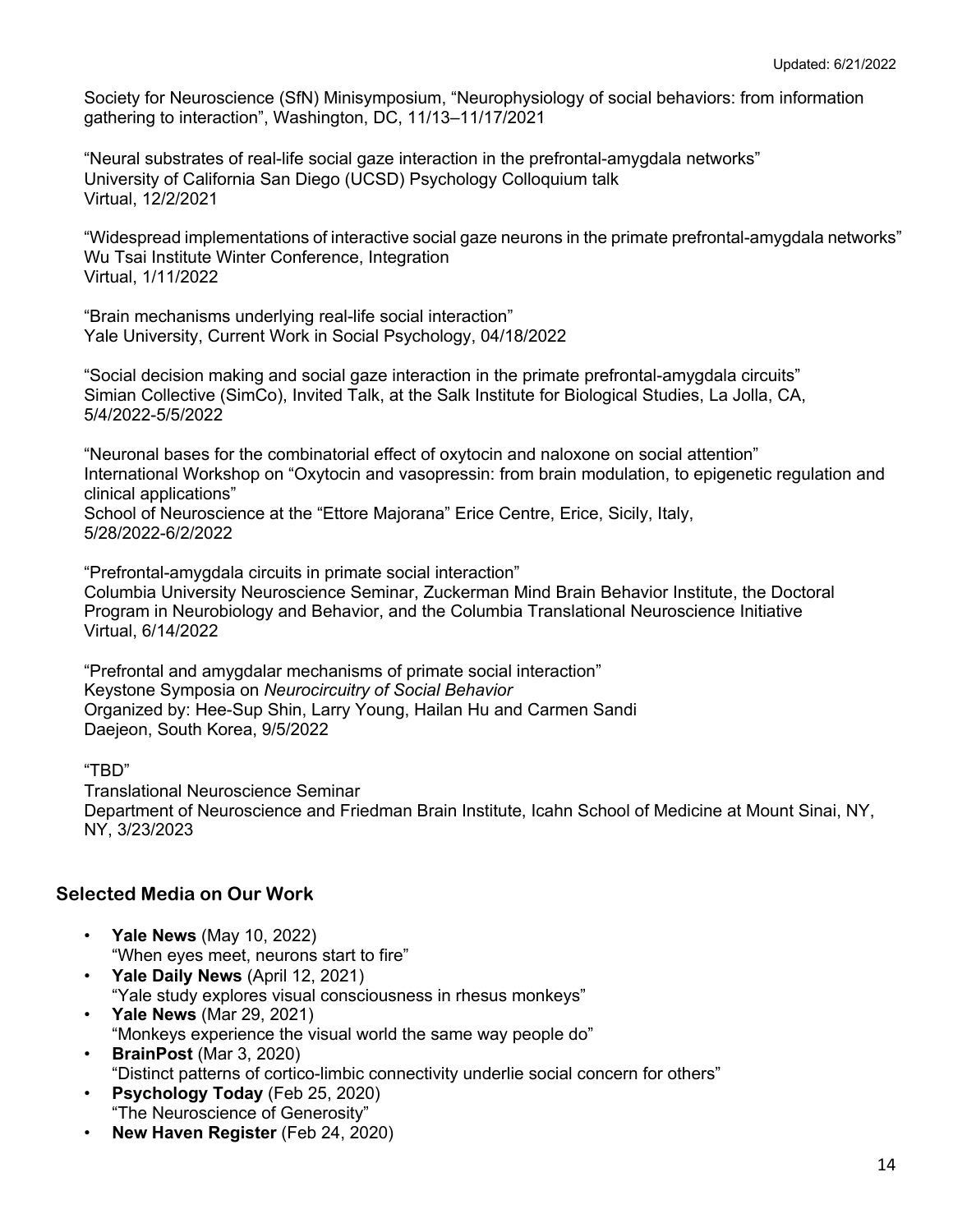"Yale study: Why monkeys choose to drink alone"

- **Yale News** (Feb 24, 2020) "Why monkeys choose to drink alone"
- **Yale News** (June 14, 2019) "Same brain region weighs decisions made for others as well as for self"
- **NIH News** (Nov 12, 2017) "NIMH Biobehavioral Research Awards for Innovative New Scientists (BRAINS) Awards Ceremony"
- **Penn Today** (Oct 13, 2017) "Researchers discover which brain region motivates behavior change"
- **PNAS Press Release** (May 1, 2017) "Oxytocin and Opioid Systems in Social Interaction"
- **Yale News** (May, 1, 2017) "Combination approach may help combat autism"
- **Yale News** (May 18, 2016) "Research note: Brain area crucial to ability to assess motives of others"
- **Yale Scientific Magazine** (April 5, 2016) "What Makes Us Generous? The Neuroscientist's Take"
- **Slate** (Mar 17, 2016) "Yale vs. Duke Is the Most Annoying Matchup in NCAA Tournament History"
- **Daily Mail** (Dec 16, 2015) "Are you a Scrooge? Researchers pinpoint 'generous' center of the brain"
- **VICE Magazine - Motherboard** (Dec 15, 2015) "How your brain determines if you're a Santa or Scrooge"
- **World Economic Forum** (Dec 16, 2015) "What's happening in your brain when you decide to be generous?"
- **Yale News** (Dec 15, 2015) "To give or not to give: Value assessment arises in tiny area of the brain"
- **Skeptically Speaking** (Mar 1, 2013) "The altruism equation"
- **NBC News** (Dec 28, 2012) "Scientists identify unselfish brain cells in monkeys"
- **Scientific American** (Dec 26, 2012) "Monkey brain area keeps count of kindnesses"
- **Nature-Asia Highlights** (Dec 24, 2012) "Social rewards in the brain"
- **Nature News** (Dec 23, 2012) "Monkey brain area keeps count of kindnesses"
- **National Geographic** (Dec 23, 2012) "Generosity and the social brain, one neuron at a time"
- **Society for Neuroscience Press Room: The Social Brain** (Oct 16, 2012) "New Findings Illuminate Basis in Brain for Social Decisions, Reactions"
- **Biological Psychiatry** (July 24, 2012) "Classifying Neural Circuit Dysfunctions Using Neuroeconomics"
- **National Geographic, Daily News** (Jan 9, 2012) "Exposure to "Love Hormone" Increases Prosocial Behavior in Monkeys"
- **US News (HealthDay)** (Jan 10, 2012) "Monkeys Treated With 'Love Hormone' Show More Kindness"
- **ScienceNews** (April 7, 2012) "Furry Friends Forever"
- **abc News** (Jan 11, 2012) "A Love Drug? Oxytocin Hormone Makes Mothers Kinder"

# **Selected Media Commentary on Other's Work**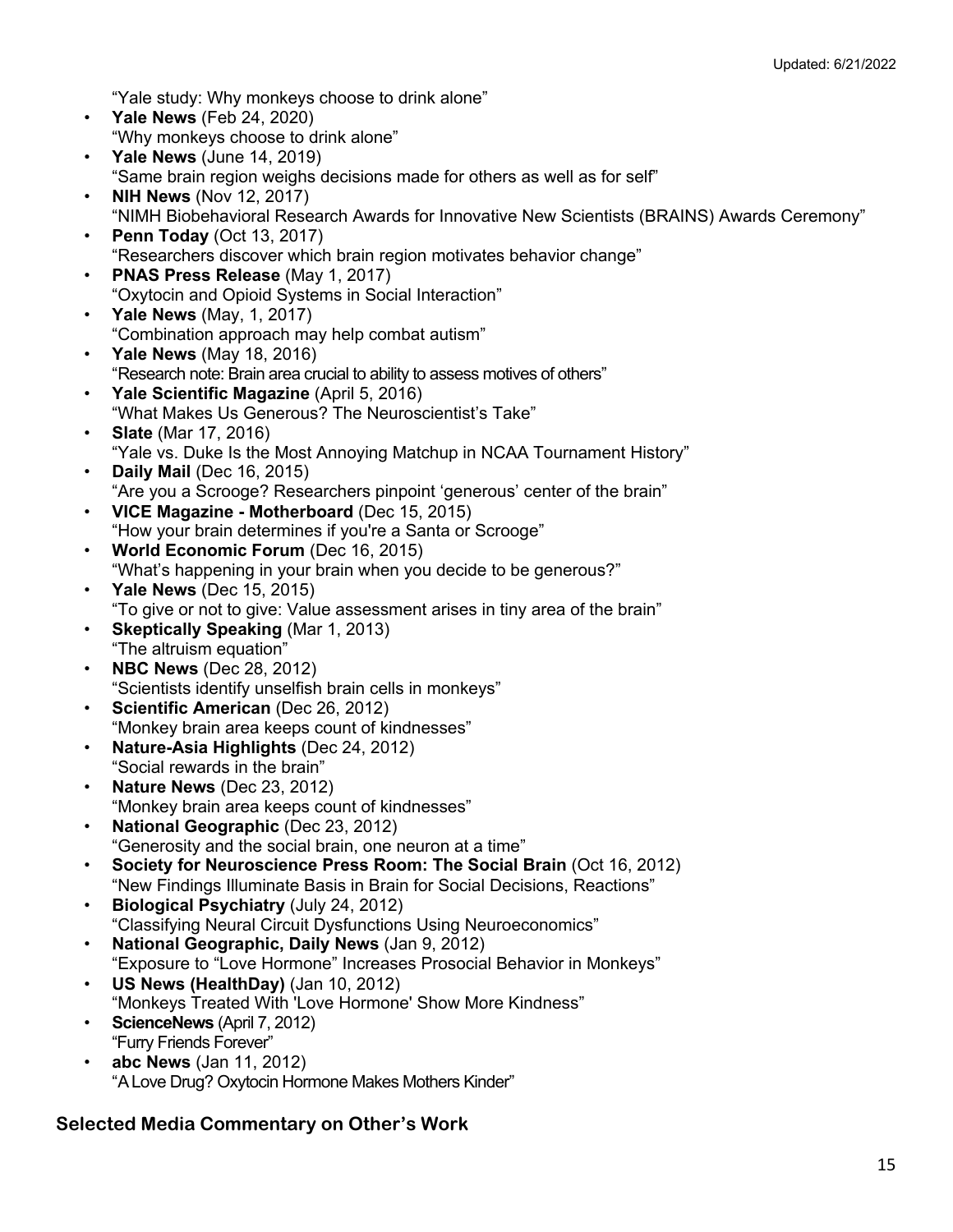- **New York Times**, "Opioids Feel Like Love. That's Why They're Deadly in Tough Times.", 12/6/2021
- **PNAS Front Matter**, "Brain scans and behavior suggest oxytocin can change perceptions of fairness", 4/6/2019
- **The Scientist**, "Oxytocin makes time fly", 8/1/2018
- **MIT News**, "Brain Circuit Helps Us Learn by Watching Others", 5/3/2018
- **The Scientist**, "Specialized Neurons Encode Social Learning in Humans", 9/6/2016
- **New York Times**, "The Look of Love is in the Dog's Eyes", 4/16/2015
- **Chemical and Engineering News** by the American Chemical Society, "Oxytocin Promotes Social Behaviors by Tuning Brain Circuits", 4/15/2015
- **Nature News**, "Monkey Brains Wired to Share", 2/25/2014

# **Teaching**

Yale University

- **Cognitive Neuroscience** (PSYC 335/NSCI 340) (Fall or Spring 2017 )
- **Systems Neuroscience** (PSYC 411/611/NSCI 445/NSCI 611b) (Fall or Spring 2015 )
- **Neuroscience of Social Interaction** (PSYC 449/649/NSCI 449) (Fall 2021 )
- **Foundations of Neuroscience: Biological Bases of Human Behavior** (PSYC 530; INP 530; core neuroscience course in psychology): Sections on 1) Principles of sensorimotor systems and 2) Learning and neural control systems (annually, Fall 2017 – Spring 2022), *Course head* on Fall of 2018.
- **Foundations of Systems Neuroscience** (INP 703; core INP course): Sections on 1) *Posterior Parietal Cortex. Multisensory Integration*, 2) *Subcortical affective circuits*, and 3) *Social cognition, communication and autism* (Spring 2018 – every Spring)
- **Neurobiology of Cortical Systems** (NBIO 532): Section on *Prefrontal cortex and Social Cognition* (Spring 2015, Fall 2016); Section on Long-Range Interactions of Cortical Circuits (Spring 2020)
- **Principles of Neuroscience** (INP 701): Section on *Neurobiology of social cognition* (Fall 2020)
- **Developing and Writing Fellowship Proposals** (INP 542) (Fall 2021)
- **Statistics and Data Analysis in Neuroscience** (INP/NBIO 599): Sections on 1) *Hypothesis testing* and 2) *Model comparisons* (Spring 2017)
- **Computational Modeling & Analysis in Neuroscience** (NSCI 588a) (Fall 2015): Section on *Behavioral Data Analysis: Visualization of Choice Data*
- Current works in Behavior, Genetics, and Neuroscience (PSYC 704) (Fall 2014 Spring 2016) (Talk Series)
- Research Topics: Neuroscience of Social Behavior (PSYC 752) (Fall 2014 every semester) (Open lab meeting)
- *Guest lectures*: Intro to Psychology (PSYC 100), Fall 2016; Neuroeconomics for Economists (ECON 422), Fall 2017.

# Duke University

- **Special Topics in Neuroscience: Social Neurosciences** (NEURO/PSY 390S) (Spring 2014)
- *Guest lecture:* Behavioral Neuroendocrinology (NEURO 366S/PSY 376S) (10/30/2012)
- Organizer & moderator: *Neuropeptides, Cognition, and Clinical Implications* (2012–14)

# Washington University in St. Louis

- Teaching Assistantship (as a grad student): *Neural Sciences* (Bio 554; Spring 2005)
- Teaching Assistantship (as an undergrad) student: *Sensation & Perception* (Psych 330; Fall 2001)

# **Reviewer / Editorial / Program Committee / Board Roles / Chair Roles**

• **Board of Governors / Steering Committees**

Board of Governors: The Society for Social Neuroscience (S4SN) (2019–) Steering Committee: Kavli Institute for Neuroscience, Yale University (2017–2020)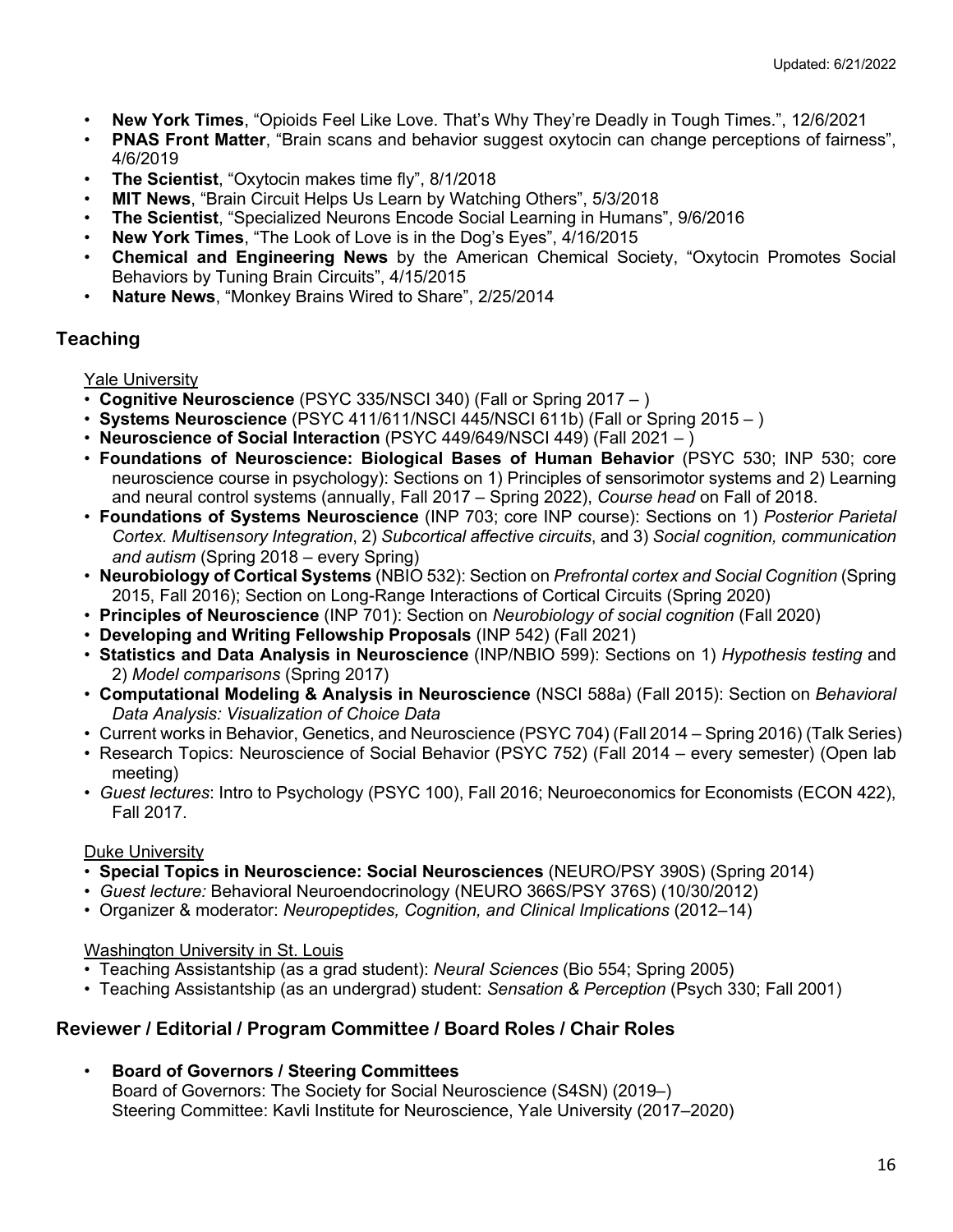- **Institute Reviewer** National Institute for Physiological Sciences (NIPS)
- **Grant Reviewer**

 National Institute of Health CSR (NIH) National Institute of Mental Health (NIH/NIMH) National Institute of Child Health and Human Development (NIH/NICHD) National Science Foundation (NSF) Wellcome Trust Medical Research Council (MRC) Biotechnology and Biological Sciences Research Council (BBSRC) Human Frontiers Science Program (HFSP) Fonds de recherche du Québec – Nature et technologies Leibniz Association Yale-NUS

# • **Editorial Boards / Editorial Roles**

Editorial boards Social Neuroscience Frontiers in Integrative Neuroscience

Guest associate editor/Guest editor *Frontiers in Neuroscience* (completed in 2014) "Neural basis of social learning, social deciding, and other-regarding preferences"

Special issue in *Brain Research* (completed in 2014) "Oxytocin and human social behavior, social cognition and psychopathology"

Special issue in *Philosophical Transactions of the Royal Society B* (to be completed in 2022) "Interplays between oxytocin and other neuromodulators in shaping complex social behaviors"

# • *Ad Hoc* **Editor**

Proceedings of National Academy of Sciences (PNAS) eLife

# • **Peer Manuscript Reviewer**

Nature, Science, Nature Neuroscience, Neuron, Cell, eLife, Nature Reviews Neuroscience, Proceedings of National Academy of Sciences, Journal of Neuroscience, PLoS Biology, Current Biology, Cerebral Cortex, Neuropsychopharmacology, Trends in Cognitive Sciences, Trends in Neurosciences, Perspectives in Psychological Sciences, Nature Communications, Journal of Neurophysiology, Science Advances, Progress Psychoneuroendocrinology, Neuropharmacology, Progress in Neurobiology, European Journal of Neuroscience, Social Cognitive and Affective Neuroscience, Behavioral Brain Research, Behavioral Neuroscience, Royal Society Proceedings of the Royal Society B, Philosophical Transactions of the Royal Society B, Psychological Review, Schizophrenia Research, Frontiers Journals, Journal of Neuroscience Methods, Scientific Reports, Journal of Neuroendocrinology, Neuroscience Research, WIREs Cognitive Science, F1000

# • **Program Committees**

2022 Simian Collective (SimCo) (conference on Primate Neuroscience), the Salk Institute for Biological **Studies** 

2016, 2017, 2018, 2019 Society for Social Neuroscience (S4SN) 2016 Society for Neuroeconomics,

2012 D-Cides (Duke Center for Interdisciplinary Decision Sciences) Regional Conference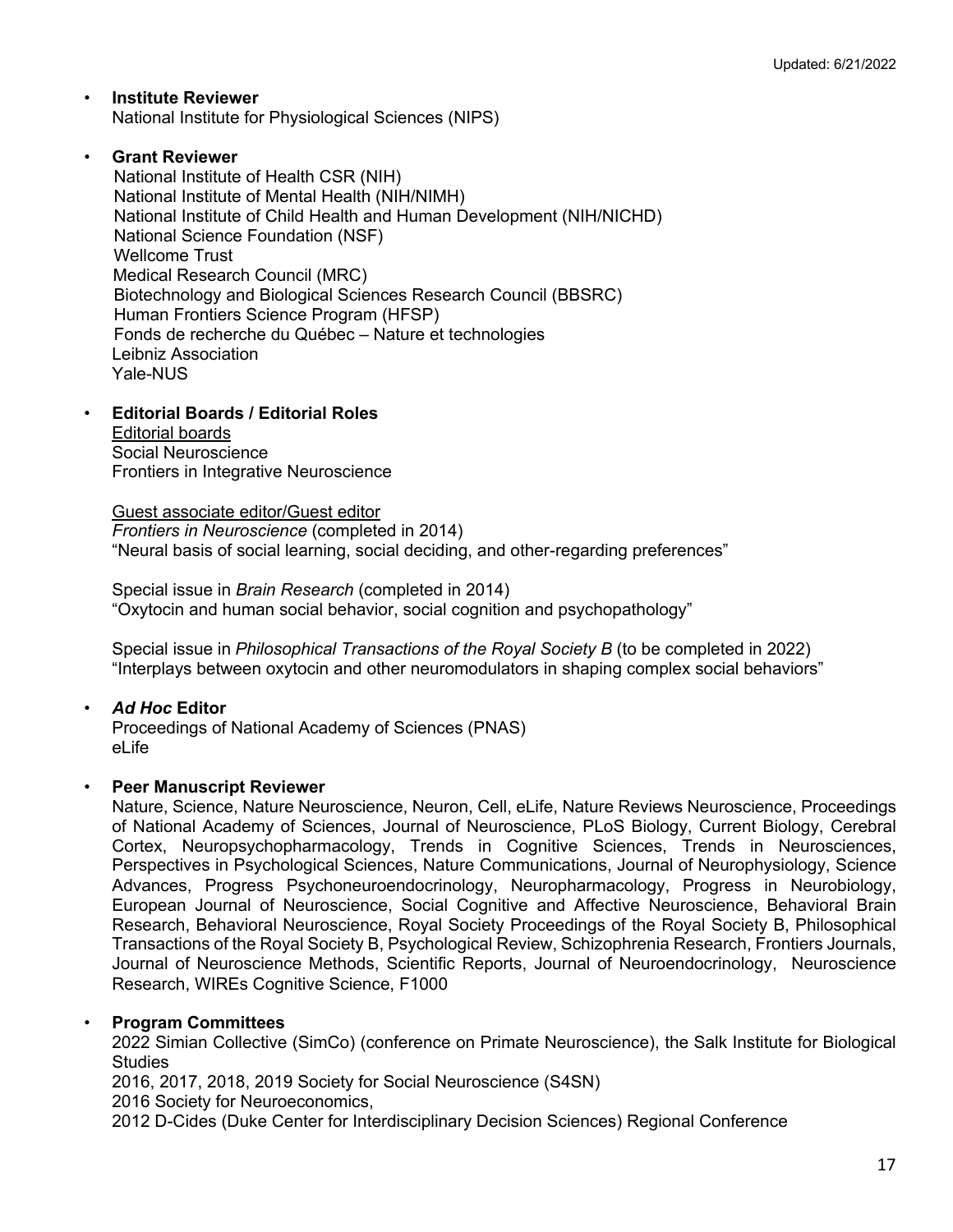### • **Chair Roles for Conference Events**

Chair, Society for Neuroscience Nanosymposium: "Neural Basis of Decision Making", *New Orleans, LA, 2012*

Chair, Kavli Frontiers of Science symposium (Indonesian-American), *2016*

Co-Chair, Symposium, "Neural mechanisms underlying social interactions in human and non-human primates," Federation of European Neuroscience Societies (FENS) Forum, Virtual, *2020* Chair, Society for Neuroscience (SfN)-sponsored *Social Neuroscience Social*, *San Diego, CA, 2022*

#### • **Conference Talk/Poster Reviewer**

2016 Society for Neuroeconomics 2017 Cosyne (Computational and Systems Neuroscience), 2019 Reinforcement, Learning and Decision-Making (RLDM)

#### • **Scientific Advisory Board**

Pastorus, Inc. (oxytocin therapeutics company) (*2021–*)

### **University Services**

- Graduate Program Advisory Committee, Dept. of Psychology, Yale University (*multiple years*)
- **Neuroscience Major Curriculum Committee**, Dept. of Psychology, Yale University (*2015*–*2017*)
- Teaching Fellow Allocation Committee, Dept. of Psychology, Yale University (*2015*)
- College advisor, Jonathan-Edward College, Yale University (*2015*–*present*)
- Department website improvement Committee, Dept. of Psychology, Yale University (*2015*)
- Senior Faculty Search Committee, Dept. of Psychology, Yale University (*Cognitive area & Open area, 2015*)
- Junior Faculty Search Committee, Child Study Center, Yale University School of Medicine (*Systems Biology, 2015*)
- Faculty Search Committee, Dept. of Neuroscience, Yale University (*2016*)
- **Development of a team-taught core neuroscience graduate course**, Dept. of Psychology, Yale University (*2017*)
- Committee on the policy and protocols for safe participation by undergraduates in nonhuman primate (NHP) research, Yale University (*2017*)
- Committee on lecturer reappointment, Dept. of Psychology, Yale University (*2017*)
- **Working Group on Neuroscience Major**, Yale University (*2016*–*2017*)
- Faculty Search Committee, Dept. of Psychology, Yale University (*2017*)
- Provost's Committee on the Office of Cooperative Research (OCR) (*2017*)
- Faculty Search Committee, Dept. of Neuroscience, Yale University (*2017*)
- **Interdepartmental Neuroscience Program Admissions Committee**, Yale University School of Medicine (*2017*–*present*)
- Co-organizer for the new Yale Neuroscience Major Associated Talk Series (*2018*)
- Yale College Executive Committee (*2018*–*2019*)
- Faculty Search Committee, Dept. of Neuroscience, Yale University (*2018*)
- **Yale Neuroscience Institute Space Steering Committee** for Department of Psychology (*2020*)
- Chair of the Colloquium Committee Department of Psychology (*2021–22*)
- **Wu Tsai Institute at Yale Working Group on Neurocognition and Behavior** (*2021–*)
- The Neuroscience Track Advisor in the Yale Department of Psychology (*Fall 2021–*)
- **Co-Director of Undergraduate Studies (DUS) for the Yale Neuroscience Major** *(Fall 2021–)*
- Interim Director of Graduate Studies (DGS), Department of Psychology *(Spring 2023)*

# **Diversity, Equity, and Inclusion Efforts**

*Diversity, Equity, Inclusion Statement: I greatly value and strive to enhance diversity, equity, and inclusion in my scientific work and our research environment.*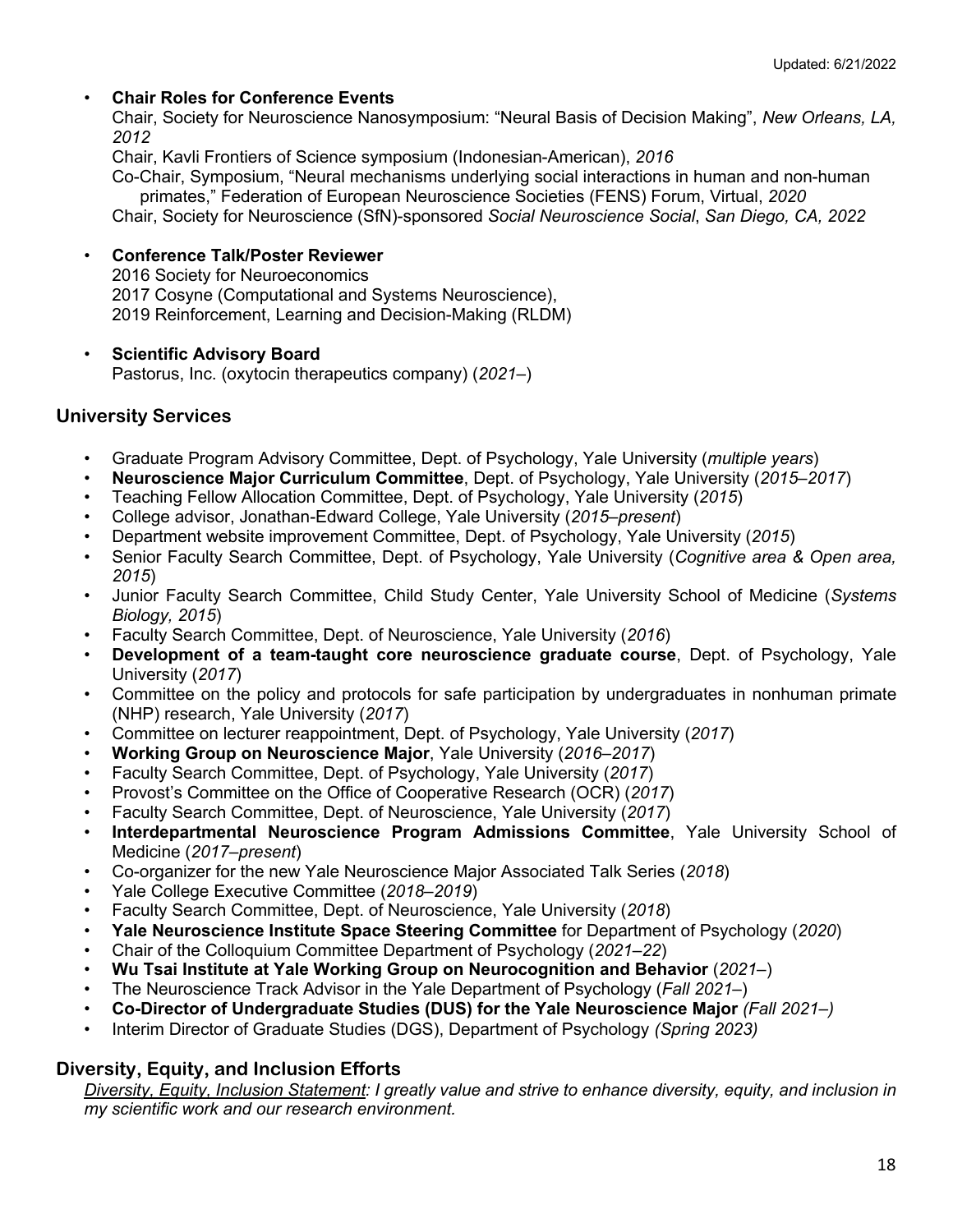- Department of Psychology Diversity Committee Faculty Member (*2017*–*2020*)
- One of the advisors to UR Psychiatry Resident on Assistant Professor track and working toward a Diversity Supplement (*2019–*)
- Serving as a letter writer for NIH diversity research award applications
- Serving as a faculty mentor toward documenting the success of the summer URM program hosted by the Department of Psychology
- Hosting of NIH BP-ENDURE student for summer research (2021)
- Yale Department of Psychology's Committee on Racial Equity and Justice (CREJ) (*2021–*)

# **Trainees & Mentoring**

### Primary Advisor Role

### *Associate Research Scientist*

• Amrita Nair (3/2014–present)

# *Post-Docs*

- Weikang Shi (6/2022–present)
- Philip Putnam (12/2019–present)
- Amrita Nair (3/2014–present)
- Olga Dal Monte (3/2015–1/2019)
- Chengchi Chu (1/2018–9/2020)
- Moshe Shay Ben-Haim (with Profs. Laurie Santos, Ran Hassin, Yarrow Dunham) (2017–2019)
- Weston Pack (9/2014–1/2016)

# *Graduate Students*

- Matthew Piva (Interdepartmental Neuroscience Program) (8/2014–10/2018)
	- o *PhD Thesis (defended on 10/25/2018 with Distinction)*: *Neurobiological bases of social cognition: Investigations from macaques to humans at multiple levels of neuroscience*
- Jessica Joiner (Psychology) (8/2014–7/2019)
	- o *PhD Thesis (defended on 7/8/2019)*: *Social information processing in rhesus macaques*
- Courtney Turrin (Psychology) (8/2015–5/2017; Masters)
- Kayla Velnoskey (Psychology) (8/2016– 9/2017; Masters)
- Hannah Weinberg-Wolf (Psychology) (8/2015–5/2021)
	- o *PhD Thesis (defended on 2/4/2021)*: *Serotonin and social competency*
- Siqi Fan (Psychology) (8/2017–present)
- Prabaha Gangopadhyay (Psychology) (9/2019–present)
- Megha Chawla (Psychology) (9/2019–present)
- Olivia Meisner (Interdepartmental Neuroscience Program) (5/2020–present)
- Jamie Masthay (Psychology) (8/2022–present)
- Sylvia Blackmore (Psychology) (8/2022–present)

# *Undergraduate Students with Senior Thesis / Supervised*

- Nicholas Fagan (Psychology/Neuroscience) (8/2014–5/2015)
	- o *Thesis: Neuronal correlates of social decisions in the primate amygdala*
	- Doug Streat (Psychology/Neuroscience) (1/2015–5/2016)
		- o *Thesis: Dose-response investigation of oxytocin and naloxone as modulators of social attention in non-human primates*
- Jason Morris (Psychology/Neuroscience) (1/2015–5/2017)
	- o *Thesis: Oxytocin driven modulation of neuronal connectivity between the anterior cingulate cortex and the amygdala during social decision making.*
- Marios Tringides (Molecular Cellular Development Bio/Neuroscience) (8/2014–5/2017)
	- o *Thesis: Genetic investigations into the causal role of serotonin in social gaze dynamics*
- Angelica Fuentes (Cognitive Science) (12/2014–5/2017)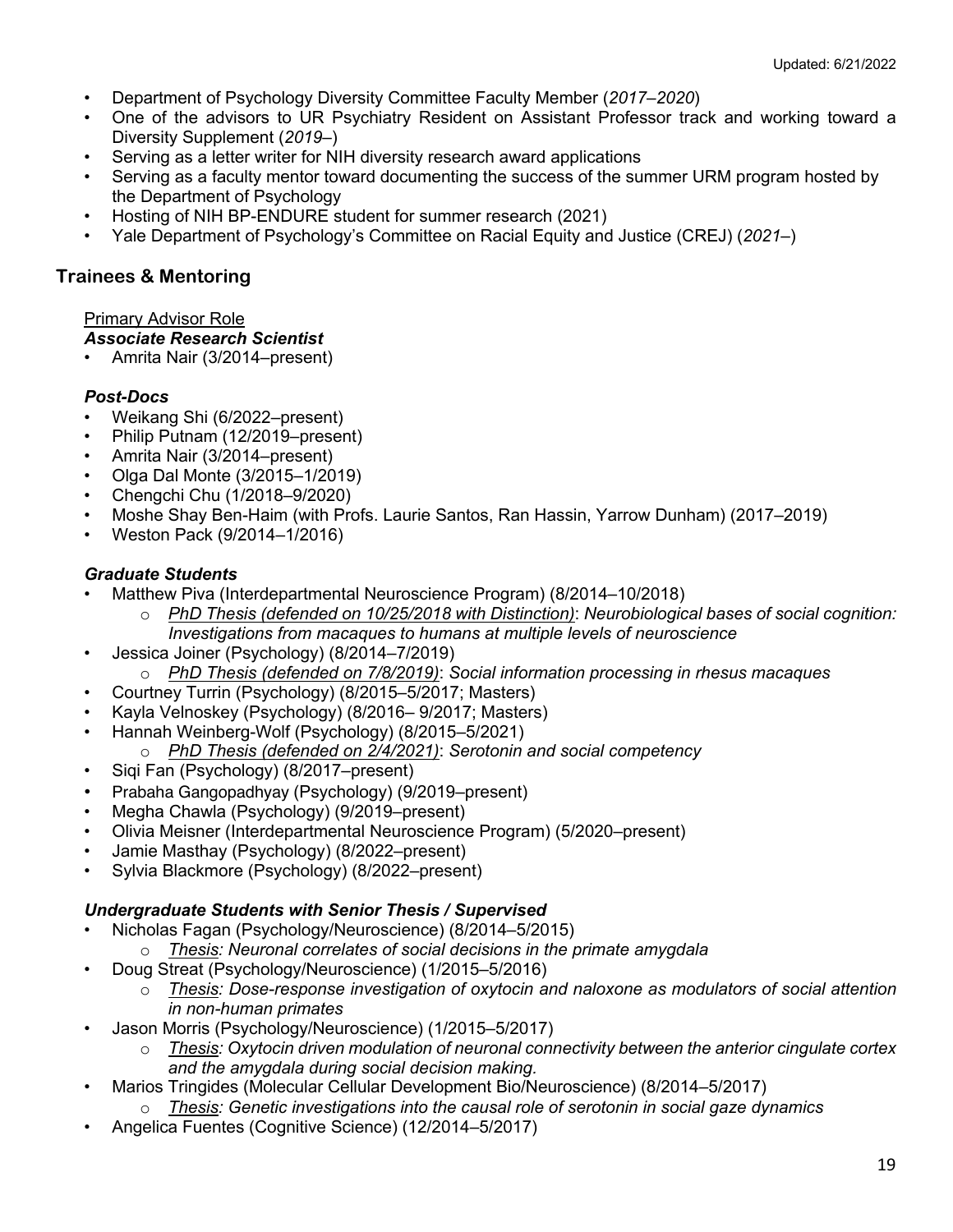- o *Thesis: Effects of pharmacological manipulations on natural social interaction in rhesus macaques: a pilot investigation*
- Spencer Birney (Cognitive Science) (1/2017–5/2018)
- Kacey Fang (Cognitive Science) (9/2016–5/2019)
	- o *Thesis: All the lonely people: the relationship of loneliness and social isolation to age-related changes in brain structure*
- Cameron Martel (Cognitive Science) (2/2018–5/2020)
	- o *Thesis: Text mining based analysis of the behavioral functions of serotonin receptor subtypes*
- Emma Kirby (Cognitive Science) (9/2018–5/2021)
	- o *Thesis: Individual differences in prosocial attitudes and risk-taking for shared outcomes*
- Alejandro Jaco (Cognitive Science) (9/2018–5/2021)
	- o *Thesis: Subjective valuation of shared losses and rewards*
- Beamlak Ashenafi (Neuroscience) (1/2020–5/2021)
	- o *Thesis: Investigations into the roles of excitatory and inhibitory neurons in representing social information in the primate brain*
- Abigail Fortier (Psychology and Molecular, Cellular, Developmental Biology) (6/2020-5/2021) o *Thesis: PFC social preference circuits in ASD*
- Michael Zhou (Neuroscience, Statistics) (2019–5/2022)
- o *Thesis: Microstimulation to the primate prefrontal cortex leads to increased social gaze behavior*
- Shamauri Rivera (NIH Blueprint-ENDURE program) (summer 2021)

### **Other Selected Professional Activities**

- Visuomotor Journal Club Organizer, Washington University, *2006*–*2008*
- Social Neuroscience Journal Club Organizer, Duke University, *2010*–*2011*
- Center for Neuroeconomics Retreat Committee, Duke University, *2010*
- Society for Neuroscience *NeurOnLine*; Role: "Champion" in Motor Systems Neuroscience Online Community, *2011*–*2013*
- Guest speaker at the Sonoma Academy, Santa Rosa, CA, *11/2013*, *8/2015*
- **Discussion Leader & Career Panelist**, Gordon Research Seminar: Amygdala in Health and Disease, *2015*
- Organizer (with Keise Izuma), Japan Neuroscience Society symposium: "Advances in the study of the social brain", *2015*
- Early Career Reviewer (ECR) Program (NIH/NIMH), *2014–2016*
- Organizer, Yale Neuroeconomics Forum, *2016*–*2018*
- Discussion Faculty on *Research with Animals* in Neuroethics Interdepartmental Neuroscience Program course, Yale University, *2/2017*
- Faculty Advisor, Yale Undergraduate Research Journal (YURJ), *2020–*
- Blogger, "*The Science of Connection: How the brain computes social choices*", *Psychology Today*, *2020–*
- Faculty Member, Neuroscience / Cognitive Neuroscience, *Faculty Opinions (previously known as Faculty of 1000, F1000Prime)*, *2021–*
- Associated Faculty Member, the MacBrain Resource Center (MBRC) at Yale University, non-human primate brain tissue resources, *2022–*

### **Professional Memberships**

- Society for Neuroscience member, *2003*–*present*
- Society for Social Neuroscience member, *2012*–*present*
- Society for Neuroeconomics member, *2011*–*2015*
- Association for Psychological Science, *2016*
- German Neuroscience Society, FENS, *2019*
- Pavlovian Society, *2020*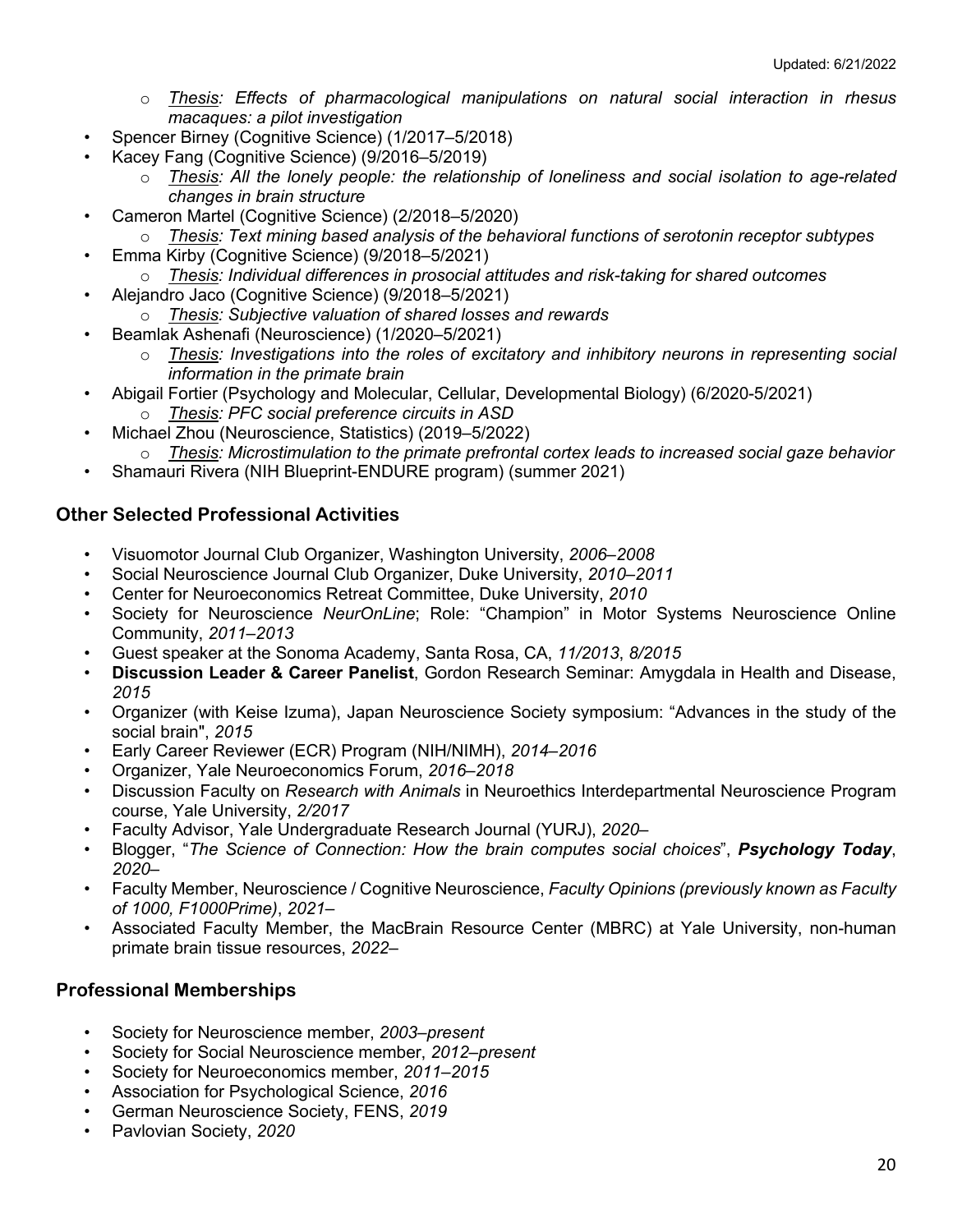# **Meeting Abstracts**

#### Nov, 2022

### **Society for Neuroscience (SfN)**

Oxytocin promotes prosocial behavior via amygdala-mediated alterations in ACC neural activity (poster) *Meisner OC, Dal Monte O, Fagan NA, Putnam PT, Chang SWC*

Subtle differences in social gaze target discriminability between broad-spiking and narrow-spiking neurons in the primate prefrontal-amygdala circuits (poster) *Gangopadhyay P, Fan D, Dal Monte O, Fagan NA, and Chang SWC*

Virtual, Dec, 2021

### **Society for Social Neuroscience (S4SN)**

Neuronal synchronization between the primate anterior cingulate cortex and the amygdala underlying vicarious reward (poster)

*Putnam PT, Chu CJC, Fagan NA, Dal Monte O, Chang SWC*

A causal role of the primate prefrontal cortex in social gaze monitoring: Evidence from closed-loop microstimulation(poster)

*Fan S, Dal Monte O, Fagan NA, Nair AR, Chu CJC, Zhou MB, Putnam PT, Chang SWC*

• *Winner of the best poster award (animal research category)* (Society for Social Neuroscience (S4SN), virtual, 12/2021

S4SN)

Extending Fano Factor to naturalistic paradigms: neural variability is suppressed during spontaneous social gaze interactions (poster) *Zhou MB, Fan S, Dal Monte O, Fagan NA, Nair AR, Chu CJC, Chang SWC*

Virtual, Nov, 2021

### **Society for Neuroscience (SfN)**

Widespread social gaze signals in the primate prefrontal cortex during live social gaze interaction (Minisymposium talk)

Minisymposium on Neurophysiology of social behaviors: from information gathering to interaction *Chang SWC* 

Neuronal synchronization between the primate anterior cingulate cortex and the amygdala underlying vicarious reward (poster) *Putnam PT, Chu CJC, Fagan NA, Dal Monte O, Chang SWC*

A causal role of the primate prefrontal cortex in social gaze monitoring: Evidence from closed-loop microstimulation(poster)

*Fan S, Dal Monte O, Fagan NA, Nair AR, Chu CJC, Zhou MB, Putnam PT, Chang SWC*

Extending Fano Factor to naturalistic paradigms: neural variability is suppressed during spontaneous social gaze interactions (poster) *Zhou MB, Fan S, Dal Monte O, Fagan NA, Nair AR, Chu CJC, Chang SWC*

Meta-analysis of how sex and dominance interact with social position to affect prosocial behaviors in marmosets (*Callithrix jacchus*) (poster) *Rivera S, Meisner O, Park S, Jadi MP, Nandy AS, Chang SWC*

Virtual, Sept, 2021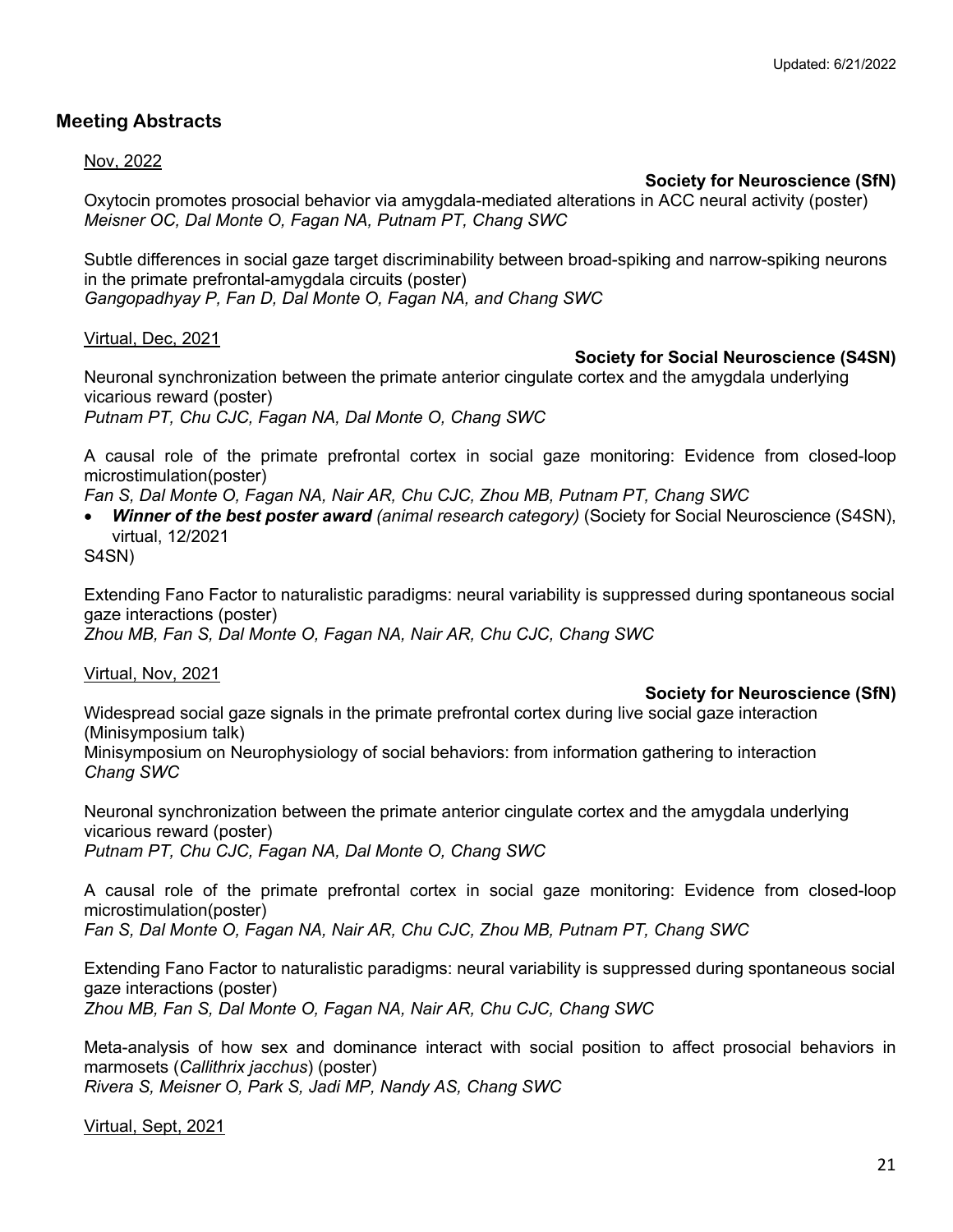#### **Society for Neuroeconomics (SNE)**

Harm valuation in moral decisions shapes individual differences in two dimensions of utilitarianism (poster) *Zoh Y, Yu H, Contreras-Huerta LS, Prosser AMB, Coll M-P, Apps MAJ, Bird G, Sinnott-Armstrong W, Chang SWC, Crockett MJ*

Virtual, 2021

#### **Society for Behavioral Neuroendocrinology (SBN)**

Increasing central serotonin with 5-HTP disrupts the inhibition of social gaze in non-human primates (poster) *Weinberg-Wolf H, Fagan NA, Dal Monte O, Chang SWC*

Virtual, 2021

#### **Association for Psychological Science (APS)**

**Association for Scientific Studies of Consciousness (ASSC)** Evidence of Conscious Awareness and Non-Conscious Perception in Rhesus Monkeys (*Macaca Mulatta*)

(flash talk/short talk) *Ben-Haim MS, Dal Monte O, Fagan NA, Dunham Y, Hassin RR, Chang SWC, Santos LR*

Virtual, 2021

### **Society for Social Neuroscience (S4SN)**

Structured spike sequences in the primate brain during social interactive behaviors (short talk) *Putnam PT, Dal Monte O, Fan S, Chang SWC*

Prefrontal and amygdalar substrates of live social gaze interaction (short talk) *Fan S\*, Dal Monte O\*, Chu CJC, Fagan NA, Putnam PT, Chang SWC* (\*, co-first authors)

Increasing central serotonin with 5-Hydroxytryptophan impairs social inhibition by down-regulating arousal and motivational states (short talk) *Weinberg-Wolf H, Fagan NA, Chang SWC*

Individual differences in the subjective value of sharing rewards (short talk) *Chawla M, Fagan NA, Jia R, Levy I, Crockett MJ\*, Chang SWC\** (\*, co-senior authors)

Virtual, 2021

### **Israeli Conference on Cognition Research**

Aware humans performance clusters with monkeys performance more than that of unaware humans: Clustering of individual behavioral data (poster) *Ben-Haim MS, Dal Monte O, Fagan NA, Dunham Y, Hassin RR, Chang SWC, Santos LR*

Virtual, 2020

### **Marmoset Bioscience Symposium**

Automatic markerless detection of facial locations and head orientations of a group of freely moving marmosets in 3D space (poster/data blitz) *Xing F, Jadi MP, Chang SWC, Nandy AS*

Taipei, Taiwan, 2020

**1st Taiwan Society for Neuroscience (TSfN)**

Neural mechanism of other-regarding decision and vicarious reward (talk) *Chu C-C, Dal Monte O, Fagan NA, Chang SWC*

Virtual meeting, 2020 (due to Covid-19; originally in Cambridge, MA)

**International Conference on Computational Social Science (IC2S2)** Text mining based analysis of the behavioral functions of serotonin receptor subtypes (poster)

22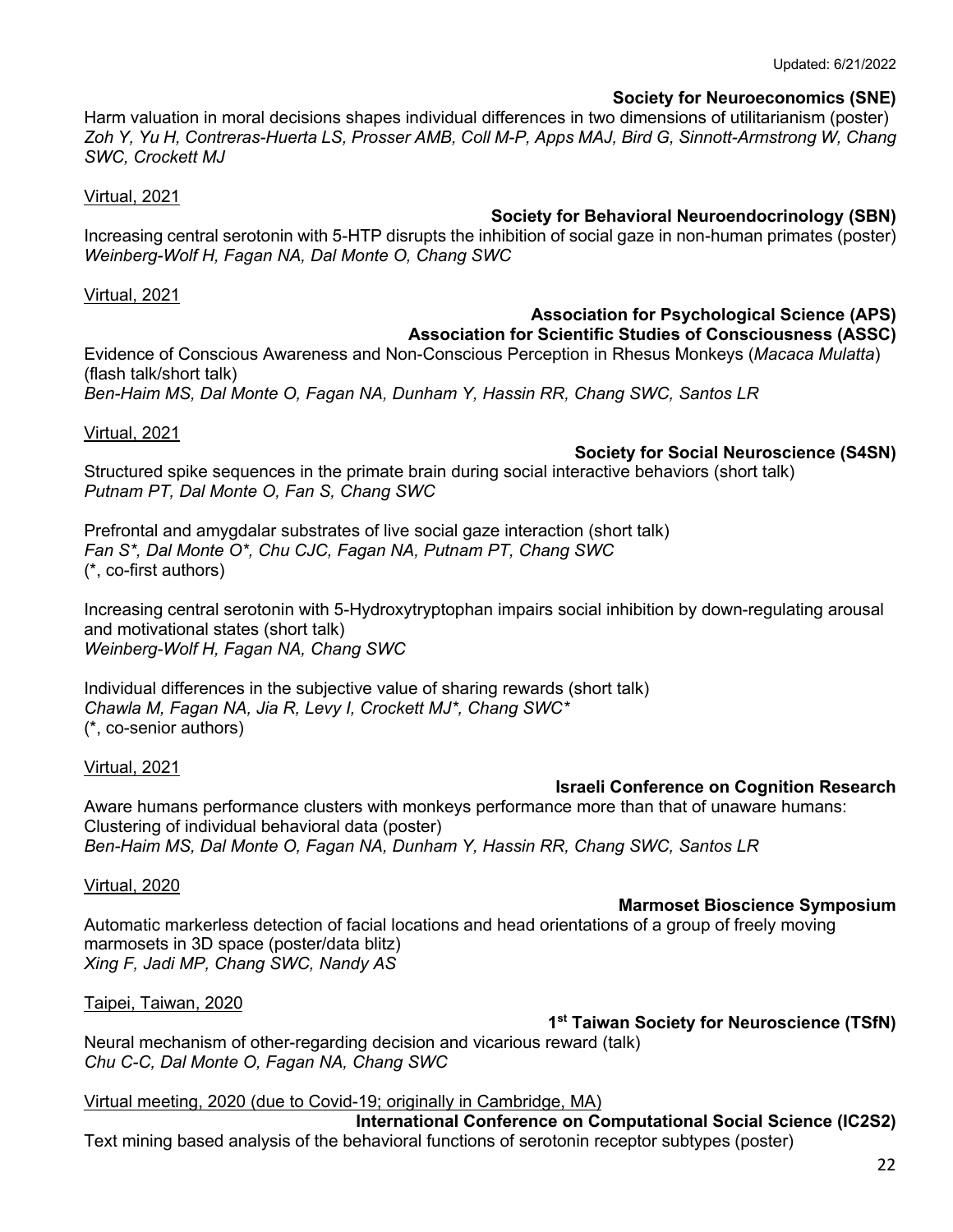*Martel C, Weinberg-Wolf H, Chen K, Dohmann J, Chang SWC*

Virtual meeting, 2020 (due to Covid-19; originally in Glasgow, UK)

#### **Federation of European Neuroscience Societies (FENS) Forum 2020**

Neural encoding and oscillatory coupling underlying spontaneous social gaze interaction in the amygdalaprefrontal network

Symposium (co-Chair), "Neural mechanisms underlying social interactions in human and non-human primates

*Chang SWC*

#### Chicago, 2019

### **Society for Neuroscience (SfN) & Society for Social Neuroscience (S4SN)**

Neuronal coordination across primate prefrontal regions and the amygdala in spontaneous social gaze interaction (poster, SfN, S4SN) *Fan D, Dal Monte O, Fagan NA, Chu C-C, Chang SWC*

Exploring shared neural codes across social gaze and reward value in the primate brain (poster, SfN, S4SN) Dal *Monte* O, Fan S, Fagan NA, Chu C-C, Chang SWC

Oscillatory phase-locking within the primate anterior cingulate gyrus and basolateral amygdala in social decision-making (poster, SfN, S4SN) *Chu C-C, Dal Monte O, Fagan NA, Chang SW*

Serotonin impairs social avoidance (poster, SfN, S4SN) *Weinberg-Wolf HB, Fagan NA, Chang SW*

Individual decision-making underlying the Tragedy of the Commons (poster, SfN, S4SN) *Chawla M, Piva M, Ahammad S, Jia R, Levy I, Chang SW*

Prague, 2019

### **European Brain and Behavioral Society (EBBS)**

Neural mechanisms of spontaneous social gaze interaction in medial prefrontal areas and the amygdala (talk) *Dal Monte O, Fan S, Fagan NA, Chu C-C, Chang SW*

San Diego, 2018

# **Society for Neuroscience (SfN) &**

**Society for Social Neuroscience (S4SN)**

Causal manipulations of live social gaze by microstimulating the primate prefrontal cortex (poster, SfN, S4SN) *Fan S, Dal Monte O, Fagan NA, Chu C-C, Chang SW*

Neural coding of live social gaze interactions (poster, SfN, S4SN) *Dal Monte O, Fan S, Fagan NA, Chu C-C, Chang SW*

Tensor component analysis (TCA) of spiking activity related to social gaze dynamics in the prefrontal cortex and the amygdala (poster, SfN, S4SN) *Chu C-C, Dal Monte O, Fan S, Fagan NA, Chang SW*

Serotonin modulates impulse control and motivated action (poster, SfN) *Weinberg-Wolf HB, Fagan NA, Dal Monte O, and Chang SW*

Representation of subjective value for self and other agents in the dorsomedial prefrontal cortex is consistent across tasks and predicts social attitudes (poster, SfN, S4SN) *Piva M, Velnoskey K, Jia R, Nair A, Levy I, Chang SW*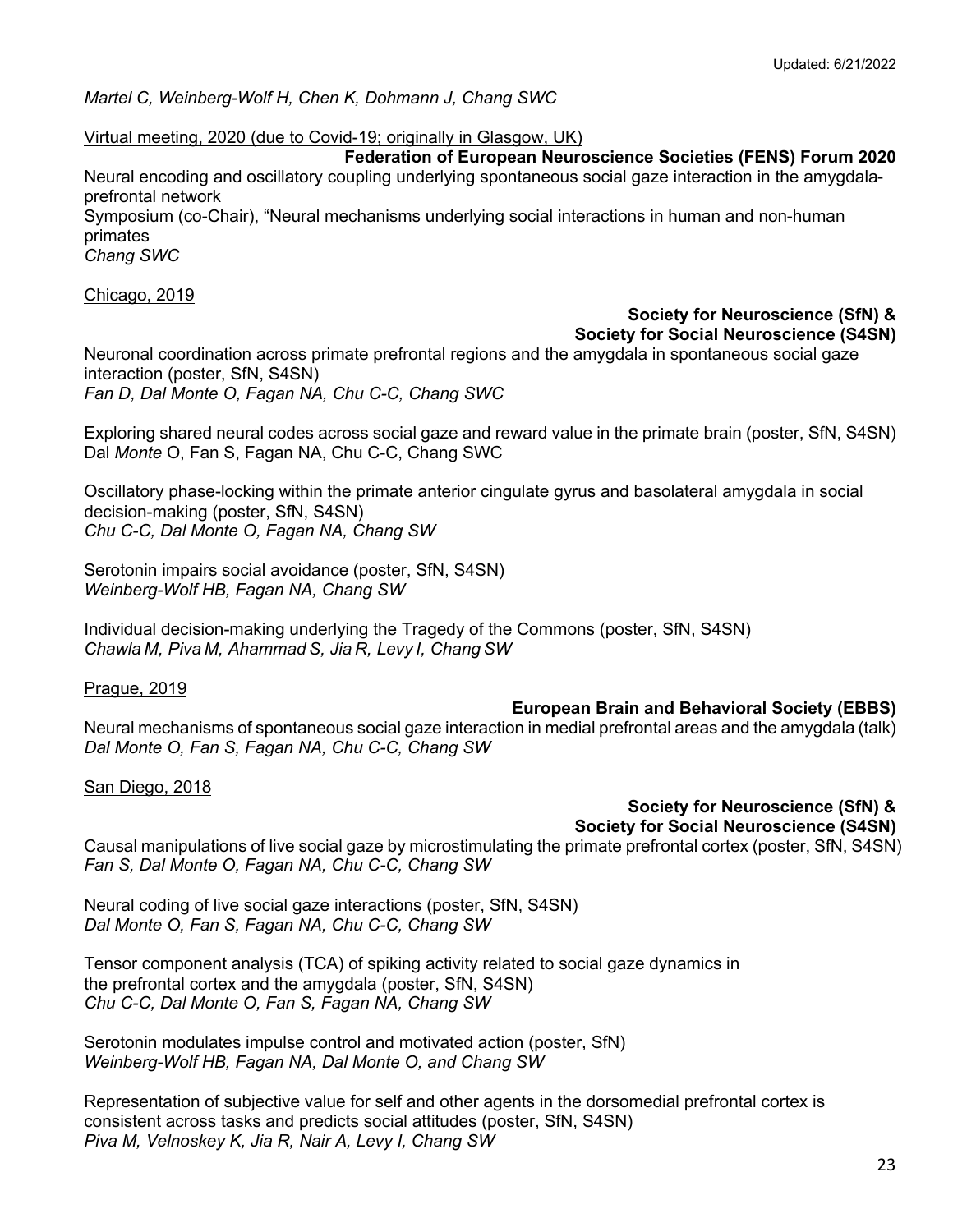Social curiosity in rhesus monkeys (poster, SfN) *Joiner JA, Fagan NA and Chang SW*

Effect of anterior cingulate cortex lesions on social vicarious reinforcement in monkeys (poster, SfN) *Basile BM, Schafroth JL, Karaskiewicz CL, Chang SW, Murray EA*

#### Philadelphia, PA, 2018

**Society for Neuroeconomics (SNE)**

Representation of subjective value for self and other agents in the dorsal anterior cingulate cortex is consistent across tasks and predicts social attitudes (poster) *Piva M, Velnoskey K, Jia R, Nair A, Levy I, Chang SW*

Sicily, Italy, 2018

#### **Workshop on Understanding the Neuroregulatory Actions of Oxytocin and its Potential Clinical Applications**

Oxytocin modulates neural synchrony between the anterior cingulate cortex and amygdala for social decisions (talk) *Dal Monte O, Fagan N and Chang SW*

Denver, CO, 2018

**Computational and Systems Neuroscience (Cosyne)**

Oxytocin modulates neural synchrony between the anterior cingulate cortex and amygdala for social decisions (poster) *Dal Monte O, Fagan N and Chang SW*

Washington, DC, 2017

# **Society for Neuroscience & Society for Social Neuroscience**

Oxytocin modulates the coupling between the anterior cingulate gyrus and amygdala during prosocial and antisocial decisions (SfN talk, S4SN poster) *Dal Monte O, Fagan N and Chang SW*

Serotonergic efficiency underlies causal effect of 5-HTP on Attention (poster, SfN, S4SN) *Weinberg-Wolf H, Fagan N, Dal Monte O, Tringides M, Anderson G and Chang SW*

Vicarious subjective value representation in the human brain: an fMRI investigation (poster, SfN, S4SN) *Piva M, Velnoskey K, Jia R, Levy I, and Chang SW*

Activity in the temporoparietal junction (TPJ) tracks dynamic changes in uncertainty when observing goaldirected action (poster, SfN, S4SN) *Velnoskey K, Chang SW and McCarthy G*

Naples, Italy, 2017

### **Italian Neuroscience Society**

Oxytocin differentially couples the anterior cingulate cortex and amygdala for prosocial and antisocial decisions (talk) *Dal Monte O, Fagan N, and Chang SW*

Melbourne Beach, FL, 2017

### **International Conference on Comparative Cognition**

A paradoxical pupil size effect in rhesus monkeys performing a social vicarious reinforcement task *Basile B, Karaskiewicz C, Chang SW, and Murray EA*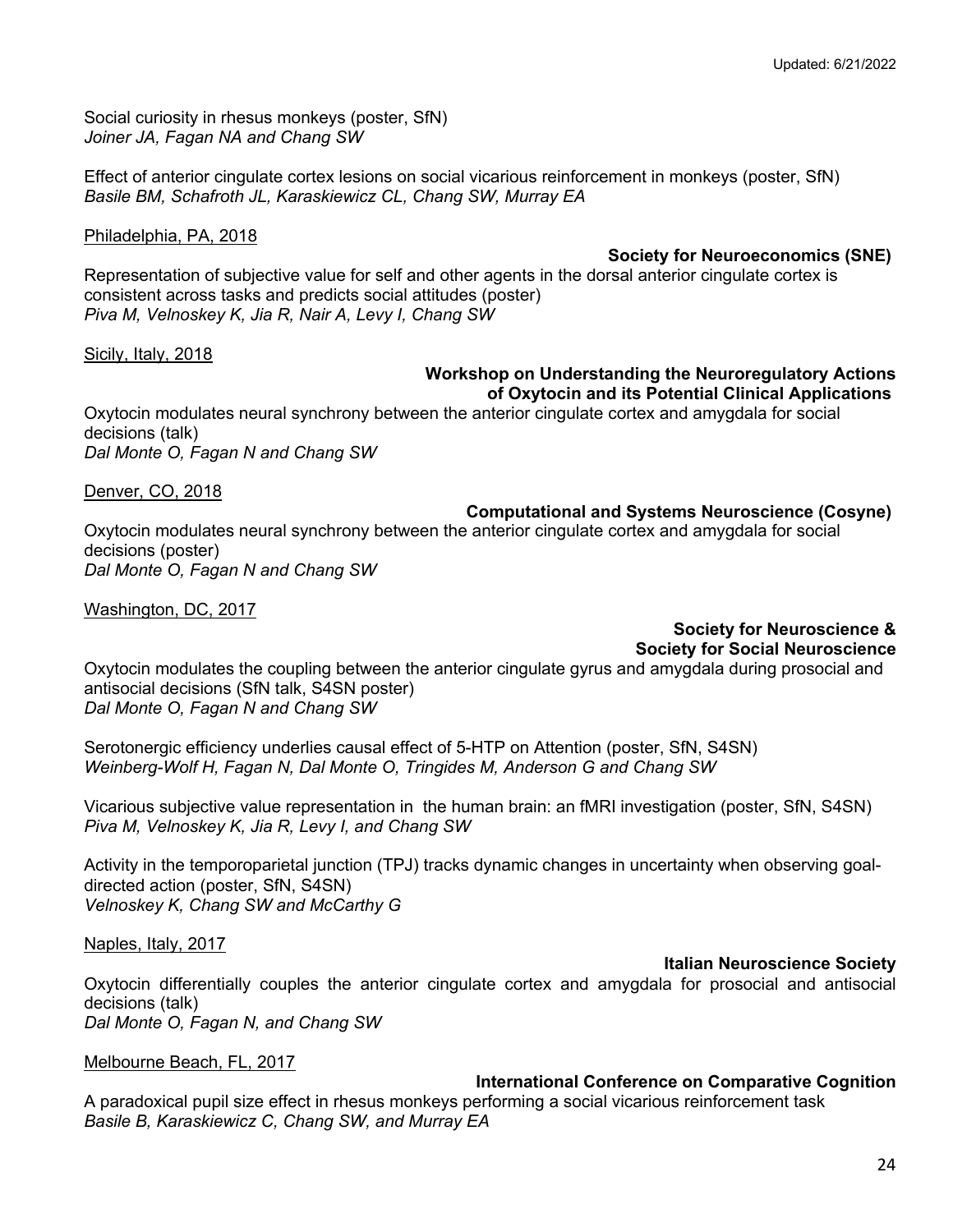#### San Diego, CA, 2016

#### **Society for Neuroscience & Society for Social Neuroscience**

Neuronal synchrony between the anterior cingulate cortex and the amygdala reflects prosocial decision outcomes

(SfN poster, S4SN talk) *Dal Monte O, Fagan N, Nair A and Chang SW*

Social foraging obeys the marginal value theorem in rhesus macaques (poster, SfN, S4SN) *Turrin C and Chang SW*

Supralinear effects of combined oxytocin and opioid blockade on contingent social gaze dynamics (poster, SfN, S4SN) *Piva M\*, Dal Monte O\*, Tringides M and Chang SW*

Serotonin promotes sustained attention to viewer-directed social signals (poster, SfN, S4SN) *Weinberg-Wolf H, Fagan N, Dal Monte O and Chang SW*

Exploring social curiosity in non-human primates (poster, SfN) *Joiner J and Chang SW*

Rochester, NY, 2016

#### **Rochester Center for Visual Science Symposium**

It takes two to tango: Combinatorial effects of oxytocin and opioid blockade on contingent social gaze dynamics (poster) *Dal Monte O\*, Piva M\*, Tringides M, Streat D, Morris J and Chang SW*

Chicago, IL, 2015

# **Society for Neuroscience Society for Social Neuroscience**

Seeing eye-to-eye: live gaze interactions in pairs of rhesus macaques robustly capture dominance behavior *Winner of the best poster award (1st place)* (poster, SfN, S4SN) *Dal Monte O, Piva M, Joiner JA, Pack WD, Nair AR and Chang SW*

Counterbalancing prosocial decisions across egocentric and allocentric reward contexts in rhesus macaques (poster, SfN, S4SN) *Pack WD, Joiner JA and Chang SW*

Pupillary correlates of vicarious reward in rhesus macaques (poster, SfN, S4SN) *Joiner JA, Fagan NA, Platt ML and Chang SW*

Neural specialization for interpersonal interaction in a competitive gambling task (poster, SfN, S4SN) *Piva M, Zhang X, Noah A, Chang SW, Hirsch J*

Easton, MA, 2015

### **Amygdala in Health & Disease: Gordon Research Conference**

Seeing eye-to-eye: live gaze interactions in pairs of rhesus macaques robustly capture dominance behavior *Winner of the best poster award* (poster) *Dal Monte O, Piva M, Morris J, and Chang SW*

Atlanta, GA, 2015

### **Mechanisms of Learning Forum (Emory Univ.)**

Pupil size reflects social preference and vicarious reward in rhesus macaques. (poster) *Joiner JA, Fagan NA, Platt ML and Chang SW*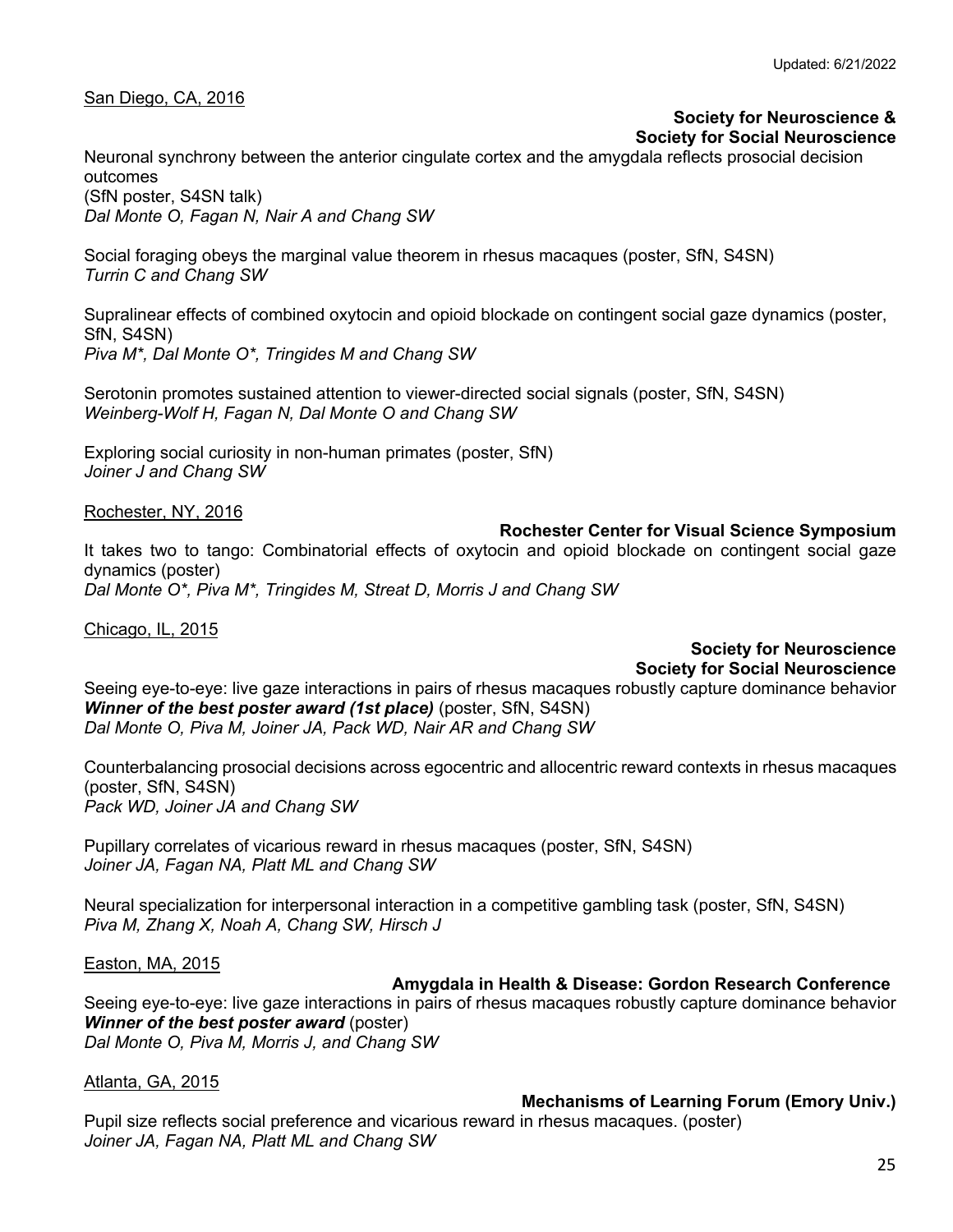#### Washington, DC, 2014

### **Society for Neuroscience**

Local injection of oxytocin into the primate amygdala enhances prosocial motivation. (poster) *Chang SW, Toda K, Utevsky, AV and Platt ML*

San Diego, CA, 2013

# **Society for Neuroscience Society for Social Neuroscience**

Value-dependent scaling of self- and other-referenced decisions by neurons in primate amygdala. (poster, SfN, S4SN) *Chang SW and Platt ML*

Princeton, NJ, 2013

#### **Reinforcement Learning & Decision-Making**

Value-dependent scaling of self- and other-referenced decisions by neurons in primate amygdala. (poster) *Chang SW and Platt ML*

Berkeley, CA, 2013

**Society for Experimental Social Psychology** (invited symposium talk) The neuroscience of primate prosociality: self- and other-referenced decisions by reward-sensitive neurons in the primate brain. *Chang SW and Platt ML*

New Orleans, LA, 2012

### **Society for Neuroscience** (talk) **Society for Social Neuroscience** (contributed talk)

Differential encoding of social decision outcomes by neurons in primate orbitofrontal cortex, dorsal anterior cingulate cortex and anterior cingulate gyrus. *Chang SW, Gariépy JF, and Platt ML*

> **Society for Neuroscience** (talk) **Society for Social Neuroscience** (poster)

Neural correlates of deceptive tactics in the primate prefrontal cortex. *Gariépy JF, Chang SW, Du E. and Platt ML*

Atlanta, GA, 2012

**Organization for Computational Neuroscience** (poster)

Neuronal reference frames for social decisions in primate prefrontal cortex. *Chang SW, Gariépy JF, and Platt ML*

College Park, MD, 2012

**International Congress of Neuroethology** (poster) Neural correlates of deceptive tactics in the primate prefrontal cortex. *Gariépy JF, Chang SW, Du E. and Platt ML*

### Washington, DC, 2011

#### **Society for Neuroscience** (talk)

Differential coding of egocentric and allocentric reward outcomes during social interaction in primate ACC and OFC.

*Chang SW and Platt ML*

**Society for Neuroscience** (poster)

Oxytocin promotes prosocial decisions in rhesus macaques. *Chang SW, Barter JW, Ebitz RB, Watson KK and Platt ML*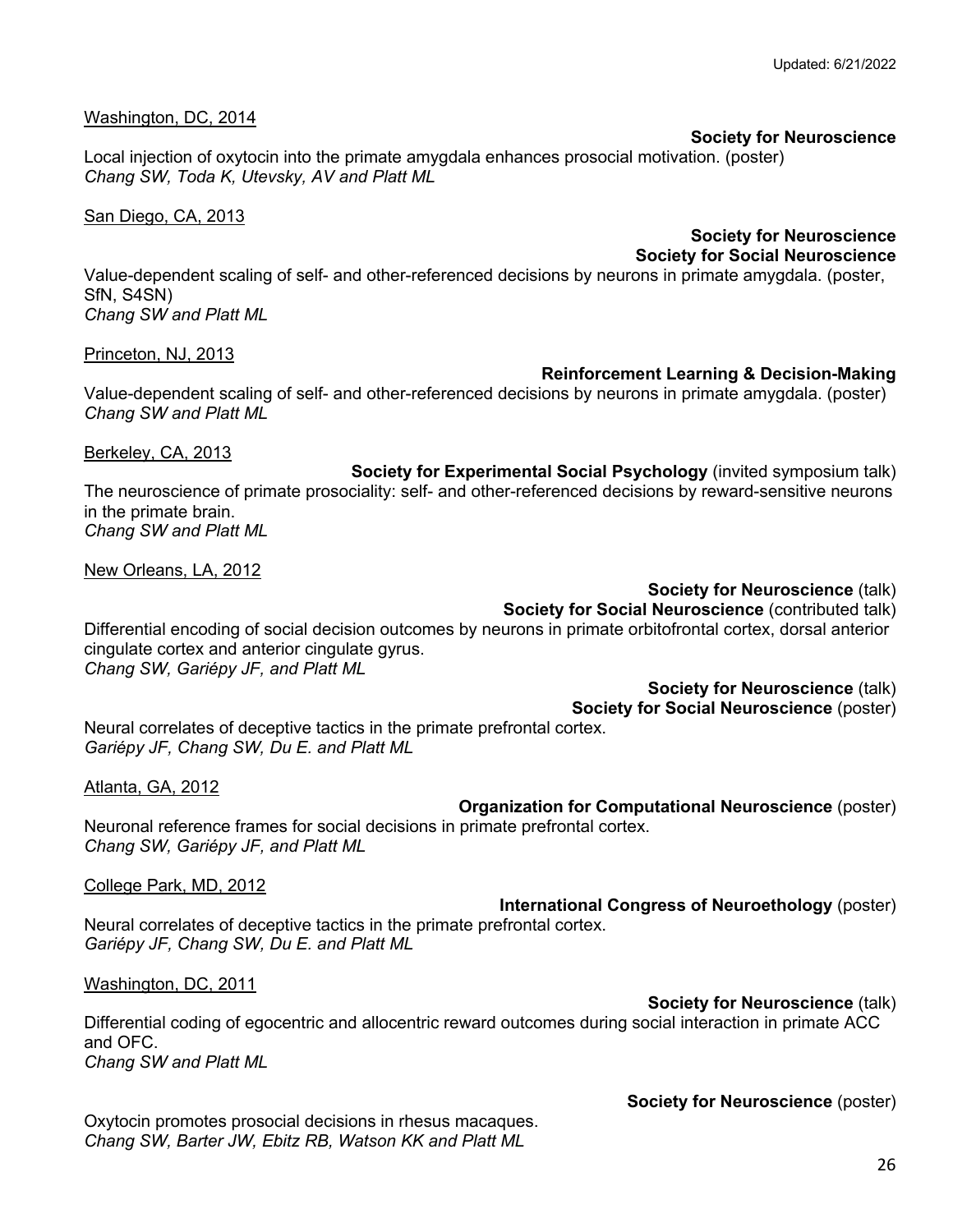**Advances in Computational Motor Control X (SfN)** (poster)

The representations of reach endpoints in posterior parietal cortex depend on which hand does the reaching. *Chang SW and Snyder LH*

Atlanta, GA, 2011

**Workshop on the Biology of Prosocial Behavior** at Emory University (poster) Inhaled oxytocin amplifies both vicarious reinforcement and self reinforcement in rhesus macaques *(Macaca mulatta). Chang SW, Barter JW, Ebitz RB, Watson KK and Platt ML*

Kyoto, Japan, 2011

**34th Japanese Society for Neuroscience** (talk) Separate channels for self and other reward in primate prefrontal cortex *Platt ML, Chang SW, Winecoff AA, Barter JW* 

Salt Lake City, UT, 2011

**COSYNE** (poster)

 **COSYNE** (poster)

**Society for Neuroscience** (poster)

Spatial and non-spatial representations in the parietal reach region are systematically organized. *Chang SW and Snyder LH*

San Diego, CA, 2010

### **Society for Neuroscience** (poster) **Brain Research meeting: The Emerging Neuroscience of Autism Spectrum Disorders** (poster)

Social Context Gates Other-Regarding Preferences in Rhesus Macaques (*Macaca mulatta*). *Chang SW and Platt ML*

**Society for Neuroscience** (poster) Spatial reference frame and limb specificity in macaque posterior parietal cortex. *Chang SW and Snyder LH*

Salt Lake City, UT, 2010

Idiosyncratic and systematic features of spatial representations in the macaque PRR. *Chang SW and Snyder LH*

Chicago, IL, 2009

Equal and opposite eye and hand gain fields for reaching in PRR. *Chang SW, Papadimitriou C, and Snyder LH*

### Salt Lake City, UT, 2008

 **COSYNE** (poster) Stimulus onset quenches neural variability: a widespread cortical phenomenon. *Churchland MM, Yu BM, Cunningham JP, Sugrue LP, Cohen MR, Corrado GS, Newsome WT, Clark AM, Hosseini P, Scott BB, Bradley DC, Smith MA, Kohn A, Movshon JA, Armstrong KM, Moore T, Chang SW, Snyder LH, Ryu, SI, Santhanam G, Sahani M, and Shenoy KV*

Washington, DC, 2008

# **Advances in Computational Motor Control VII, ISSN 1944-4001 (SfN)** (talk)